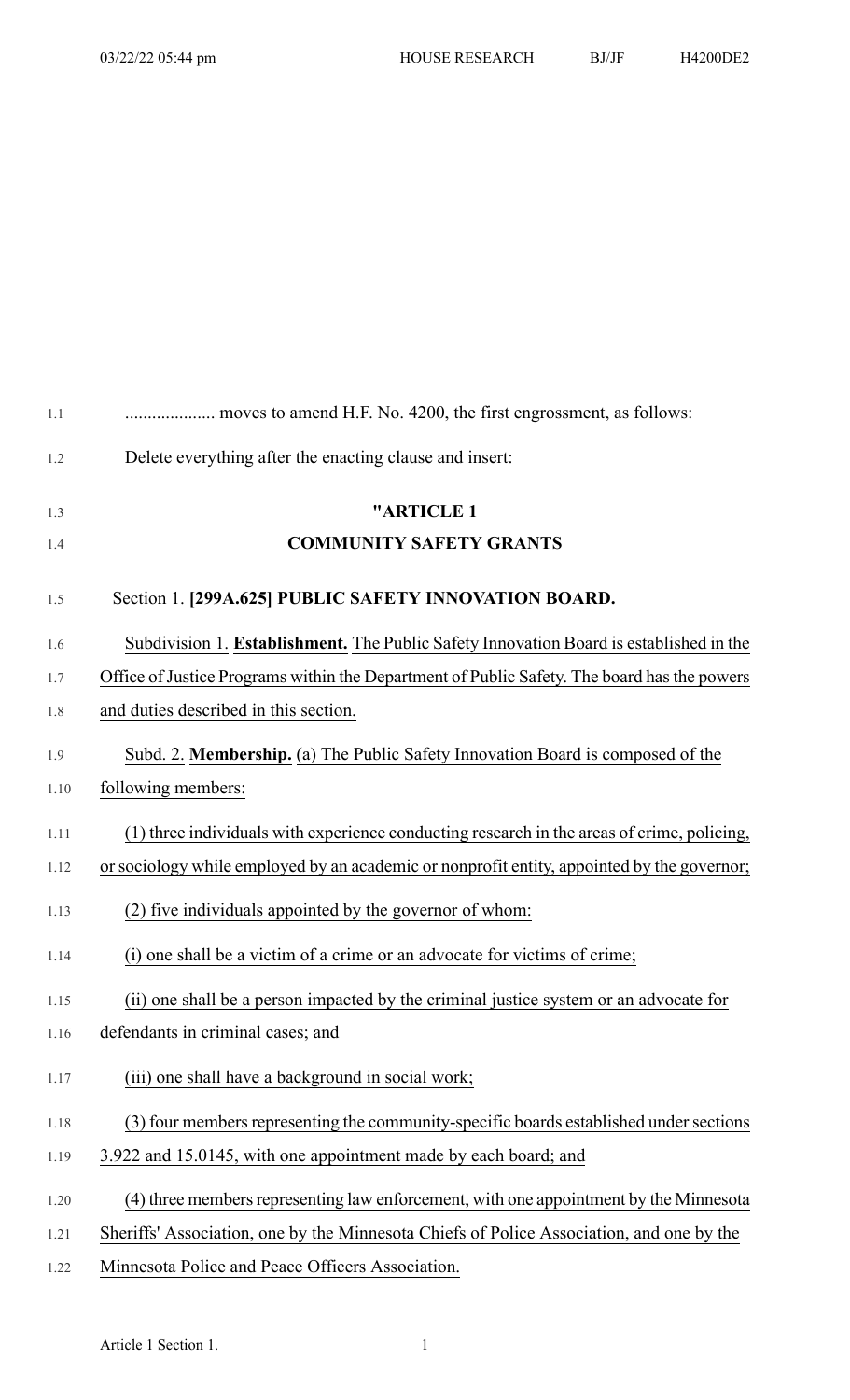| 2.1  | (b) The members of the board shall elect one member to serve as chair.                       |
|------|----------------------------------------------------------------------------------------------|
| 2.2  | Subd. 3. Terms; removal; vacancy. (a) Members are appointed to serve three-year              |
| 2.3  | terms following the initial staggered-term lot determination and may be reappointed.         |
| 2.4  | (b) Initial appointment of members must take place by July 1, 2022. The initial term of      |
| 2.5  | members appointed under paragraph (a) shall be determined by lot by the secretary of state   |
| 2.6  | and shall be as follows:                                                                     |
| 2.7  | (1) five members shall serve one-year terms;                                                 |
| 2.8  | (2) five members shall serve two-year terms; and                                             |
| 2.9  | (3) five members shall serve three-year terms.                                               |
| 2.10 | (c) A member may be removed by the appointing authority at any time for cause, after         |
| 2.11 | notice and hearing.                                                                          |
| 2.12 | (d) If a vacancy occurs, the appointing authority shall appoint a new qualifying member      |
| 2.13 | within 90 days.                                                                              |
| 2.14 | (e) Compensation of board members is governed by section 15.0575.                            |
| 2.15 | Subd. 4. Powers and duties. The board shall improve public safety by increasing the          |
| 2.16 | efficiency, effectiveness, and capacity of public safety providers and has the following     |
| 2.17 | powers and duties:                                                                           |
| 2.18 | (1) monitoring trends in crime within Minnesota;                                             |
| 2.19 | (2) reviewing research on criminal justice and public safety;                                |
| 2.20 | (3) providing information on criminal trends and research to the commissioner,               |
| 2.21 | municipalities, and the legislature;                                                         |
| 2.22 | (4) awarding grants;                                                                         |
| 2.23 | (5) evaluating grant applications to assure compliance with evidence-based practices;        |
| 2.24 | (6) assuring an efficient and expeditious distribution of grant funds; and                   |
| 2.25 | (7) working with the Minnesota Statistical Analysis Center to identify appropriate           |
| 2.26 | outcomes to track on an annual basis for both programs receiving grants and local            |
| 2.27 | communities for the purpose of monitoring trends in public safety and the impact of specific |
| 2.28 | programmatic models.                                                                         |
| 2.29 | Subd. 5. Meetings. The board shall meet at least monthly. Meetings of the board are          |
| 2.30 | subject to chapter 13D.                                                                      |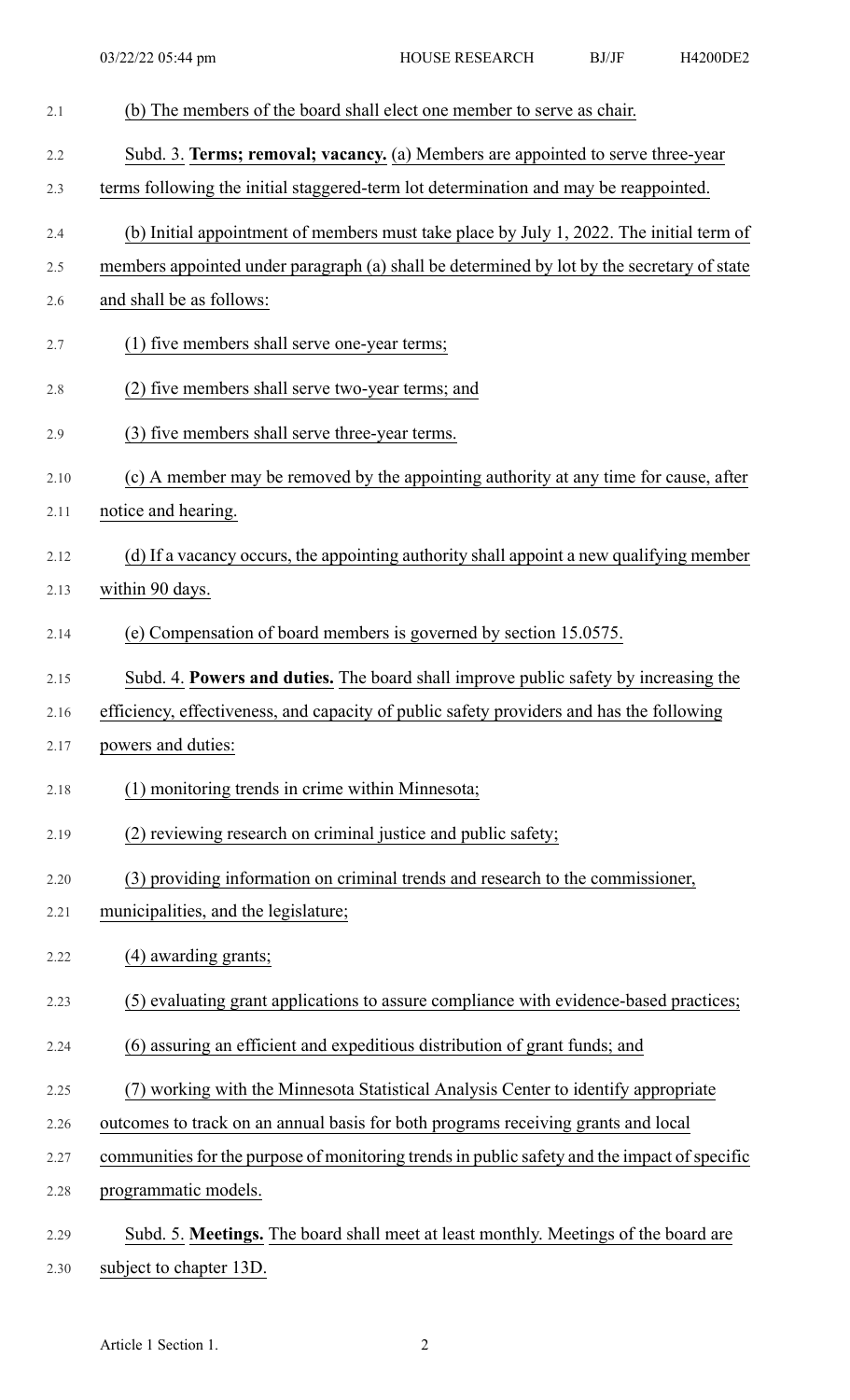| 3.1  | Subd. 6. Report. The board shall report to the legislative committees and divisions with       |
|------|------------------------------------------------------------------------------------------------|
| 3.2  | jurisdiction over public safety on the work of the board; the implementation, use, and         |
| 3.3  | administration of grant programs under the board's jurisdiction; all grants issued by the      |
| 3.4  | Office of Justice Programs to local law enforcement agencies for portable recording systems;   |
| 3.5  | the outcomes tracked on an annual basis by the Minnesota Statistical Analysis Center; and      |
| 3.6  | a summary and analysis of the evaluation programs completed by grant recipients in the         |
| 3.7  | previous year.                                                                                 |
| 3.8  | <b>EFFECTIVE DATE.</b> This section is effective the day following final enactment.            |
| 3.9  | Sec. 2. OFFICE OF JUSTICE PROGRAMS; EXPANSION; APPROPRIATION.                                  |
| 3.10 | (a) $$4,852,000$ in fiscal year 2023 is appropriated from the general fund to the              |
| 3.11 | commissioner of public safety to increase staffing in the Office of Justice Programs, work     |
| 3.12 | to simplify grant procedures, and expand the pool of grant applicants. Money must be used      |
| 3.13 | as provided in paragraphs $(b)$ to $(f)$ .                                                     |
| 3.14 | (b) The commissioner shall hire at least eight additional staff members to provide training    |
| 3.15 | and technical assistance to grantees and potential grantees. Technical assistance must include |
| 3.16 | training on grant applications and programmatic elements required to qualify for grants.       |
| 3.17 | The additional staff must hold weekly meetings in communities around the state to provide      |
| 3.18 | information about the Office of Justice Programs, available grants, and grant processes and    |
| 3.19 | requirements, and to receive feedback on the needs of communities in order to inform the       |
| 3.20 | policies and practices of the Office of Justice Programs.                                      |
| 3.21 | (c) The commissioner shall hire 12 additional community outreach specialists to leverage       |
| 3.22 | relationships, knowledge, and experience in different communities. The community outreach      |
| 3.23 | specialists shall make suggested changes to the practices and procedures of the Office of      |
| 3.24 | Justice Programs to make them more accessible.                                                 |
| 3.25 | (d) The commissioner shall hire grant capacity trainers to implement the suggestions of        |
| 3.26 | the community outreach specialists to continually expand the reach of the new training and     |
| 3.27 | meet the needs identified by communities.                                                      |
| 3.28 | (e) The commissioner shall increase the funding of the Minnesota Statistical Analysis          |
| 3.29 | Center to create a uniform evaluation program for all grantees.                                |
| 3.30 | (f) The commissioner shall hire additional grant compliance and financial compliance           |
| 3.31 | staff to support the Office of Justice Programs and grantees in meeting state and federal      |
| 3.32 | requirements and audits.                                                                       |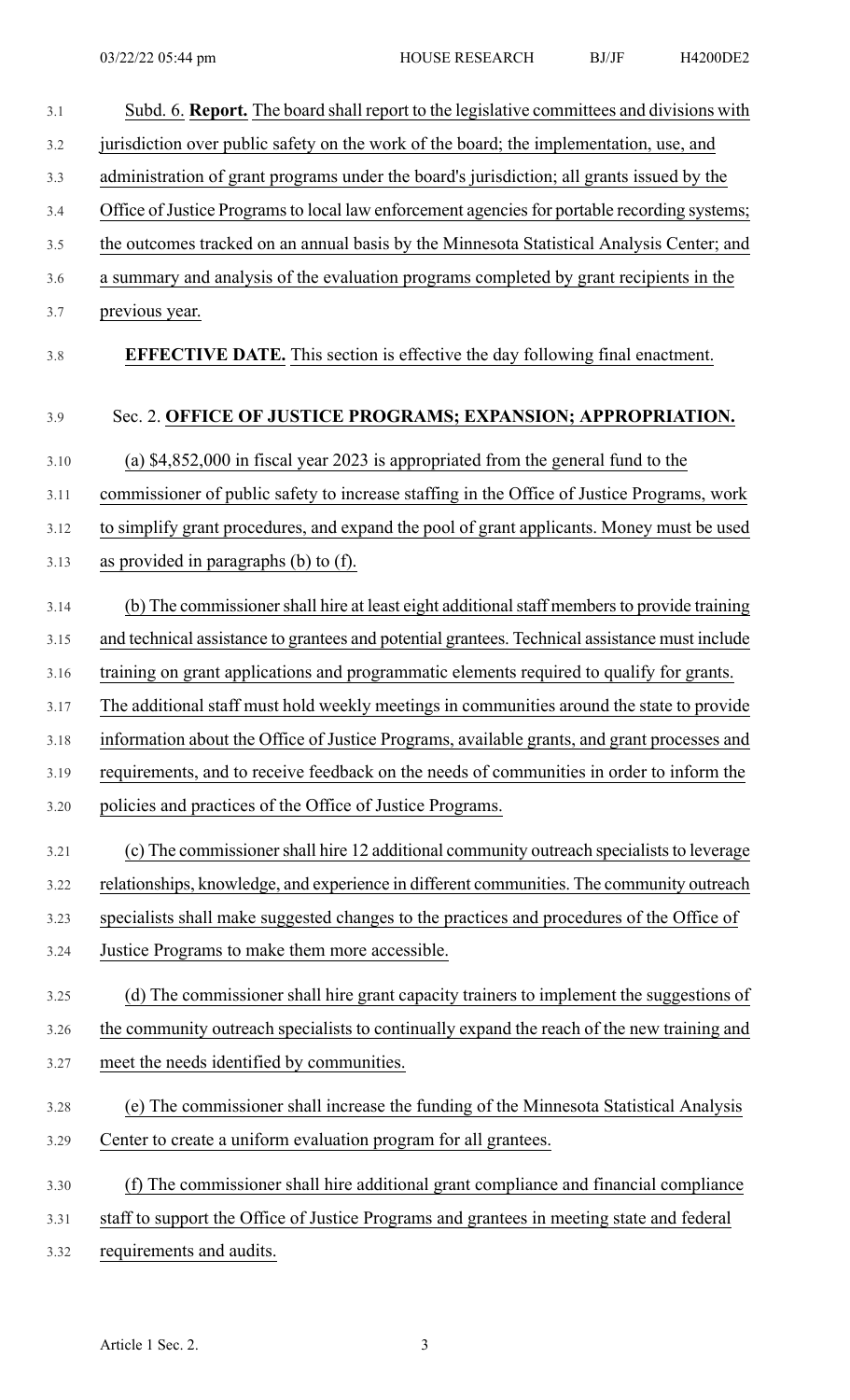| 4.1  | Sec. 3. LOCAL COMMUNITY INNOVATION GRANTS.                                                       |
|------|--------------------------------------------------------------------------------------------------|
| 4.2  | Subdivision 1. Appropriation. \$55,000,000 in fiscal year 2023 is appropriated from              |
| 4.3  | the general fund to the commissioner of public safety for local community innovation grants      |
| 4.4  | administered by the Office of Justice Programs as directed by the Public Safety Innovation       |
| 4.5  | Board. The base for this appropriation is \$30,000,000 in fiscal year 2024 and beyond except     |
| 4.6  | that beginning in fiscal year 2025 it shall be adjusted by a percentage equal to the 12-month    |
| 4.7  | percentage change in the Consumer Price Index as released in the previous January. Any           |
| 4.8  | unencumbered grant balances at the end of the fiscal year do not cancel but are available        |
| 4.9  | for grants in the following year.                                                                |
| 4.10 | Subd. 2. Definitions. (a) As used in this section, the following terms have the meanings         |
| 4.11 | given.                                                                                           |
| 4.12 | (b) "Community violence interruption" means a program that works with other                      |
| 4.13 | organizations and persons in the community to develop community-based responses to               |
| 4.14 | violence that use and adapt critical incident response methods, provide targeted interventions   |
| 4.15 | to prevent the escalation of violence after the occurrence of serious incidents, and de-escalate |
| 4.16 | violence with the use of community-based interventions. The programs may work with               |
| 4.17 | local prosecutorial offices to provide an alternative to adjudication through a restorative      |
| 4.18 | justice model.                                                                                   |
| 4.19 | (c) "Co-responder teams" means a partnership between a group or organization that                |
| 4.20 | provides mental health or crisis-intervention services and local units of government or Tribal   |
| 4.21 | governments that:                                                                                |
| 4.22 | (1) provides crisis-response teams to de-escalate volatile situations;                           |
| 4.23 | (2) responds to situations involving a mental health crisis;                                     |
| 4.24 | (3) promotes community-based efforts designed to enhance community safety and                    |
| 4.25 | wellness; or                                                                                     |
| 4.26 | (4) supports community-based strategies to interrupt, intervene in, or respond to violence.      |
| 4.27 | (d) "Qualified local government entity" means a city or town, or a federally recognized          |
| 4.28 | Indian Tribe with a law enforcement agency that reports statistics on crime rates.               |
| 4.29 | (e) "Restorative justice program" has the meaning given in Minnesota Statutes, section           |
| 4.30 | 611A.775, and includes Native American sentencing circles.                                       |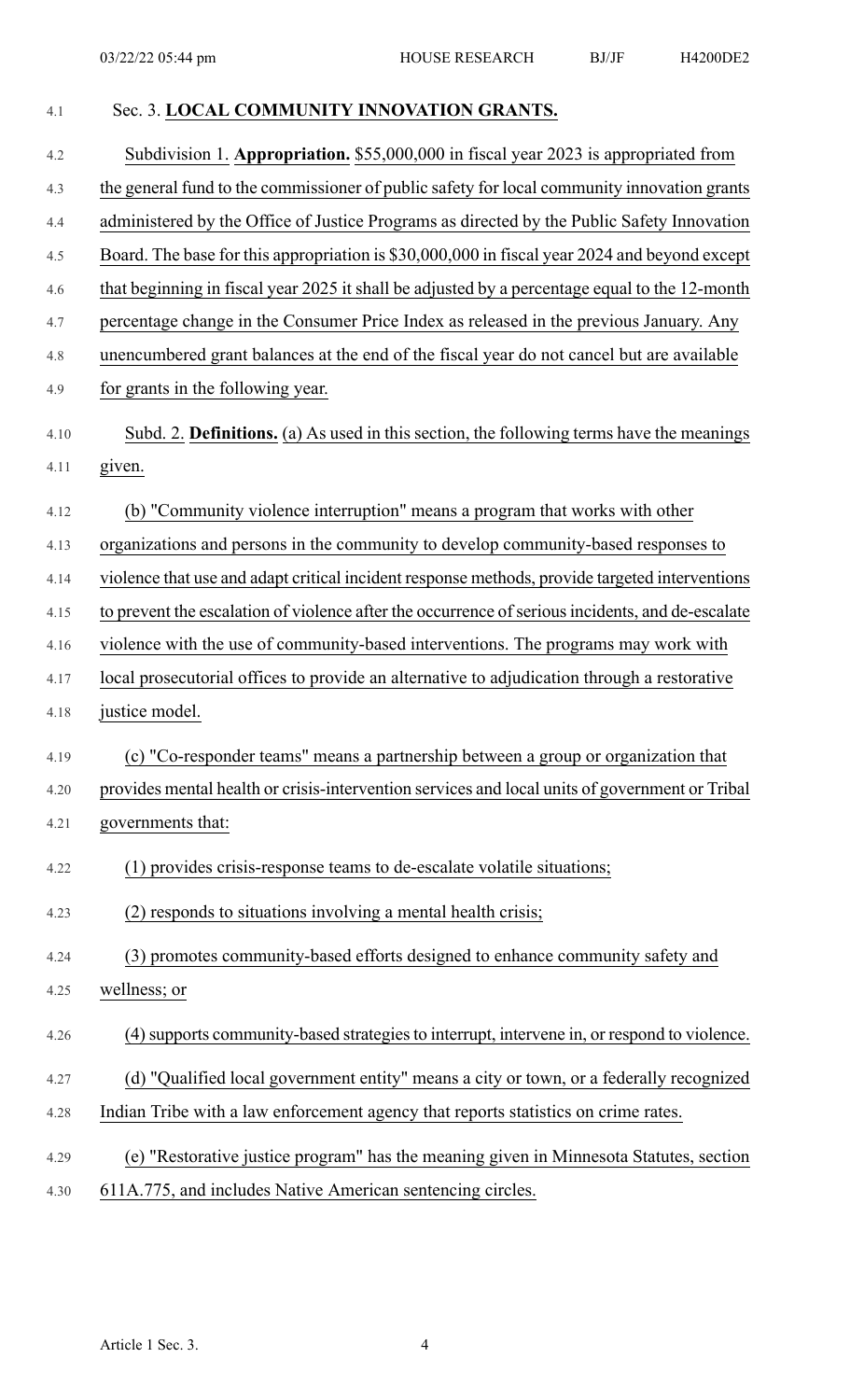| 5.1  | Subd. 3. Expedited disbursement. (a) Application materials for grants issued under                |
|------|---------------------------------------------------------------------------------------------------|
| 5.2  | this section must be prepared and made available to the public within three months of an          |
| 5.3  | appropriation being made to fund the grants.                                                      |
| 5.4  | (b) Applications must be received and reviewed, and awards must be made within six                |
| 5.5  | months of an appropriation being made to fund the grants.                                         |
| 5.6  | Subd. 4. Eligible applicants; identification and notice. (a) The commissioner of public           |
| 5.7  | safety shall publish the following lists by August 1 of each year:                                |
| 5.8  | (1) the qualified local government entities with at least three recorded violent crimes in        |
| 5.9  | the previous fiscal year and the 20 highest per capita crime rates in the previous fiscal year    |
| 5.10 | based on the Uniform Crime Reports or National Incident Based Reporting System;                   |
| 5.11 | (2) the counties with the 20 highest per capita crime rates in the previous fiscal year           |
| 5.12 | based on the Uniform Crime Reports or National Incident Based Reporting System;                   |
| 5.13 | (3) the qualified local government entities that are not included in the list generated           |
| 5.14 | pursuant to clause (1) and have experienced at least three recorded violent crimes in the         |
| 5.15 | previous fiscal year and the 20 fastest increases in the per capita rate of crime in the previous |
| 5.16 | fiscal year based on the Uniform Crime Reports or National Incident Based Reporting               |
| 5.17 | System; and                                                                                       |
| 5.18 | (4) the counties that are not included in the list generated pursuant to clause (2) and have      |
| 5.19 | experienced the 20 fastest increases in the per capita rate of crime in the previous fiscal year  |
| 5.20 | based on the Uniform Crime Reports or National Incident Based Reporting System.                   |
| 5.21 | (b) A county or qualified local government entity identified in any list produced pursuant        |
| 5.22 | to paragraph (a), clauses (1) to (4), may apply for a grant under this section. A listed county   |
| 5.23 | or qualified local government entity that reports statistics on crime rates may apply as part     |
| 5.24 | of a multijurisdictional collaboration with counties or local government entities that are not    |
| 5.25 | listed provided the portion of programs or services provided through the grant funding that       |
| 5.26 | are performed in the listed county or qualified local government entity is at least equal to      |
| 5.27 | its proportion of the membership of the multijurisdictional collaboration.                        |
| 5.28 | (c) The commissioner of public safety shall notify every county and qualified local               |
| 5.29 | government entity identified in any list published pursuant to paragraph (a), clauses (1) to      |
| 5.30 | (4), of its eligibility for a grant under this section within three business days of publication. |
| 5.31 | Subd. 5. Grant distribution. (a) Half of the total amount appropriated under this section         |
| 5.32 | must be awarded to counties or qualified local government entities identified in subdivision      |
| 5.33 | 4, paragraph (a), clause $(1)$ or $(2)$ .                                                         |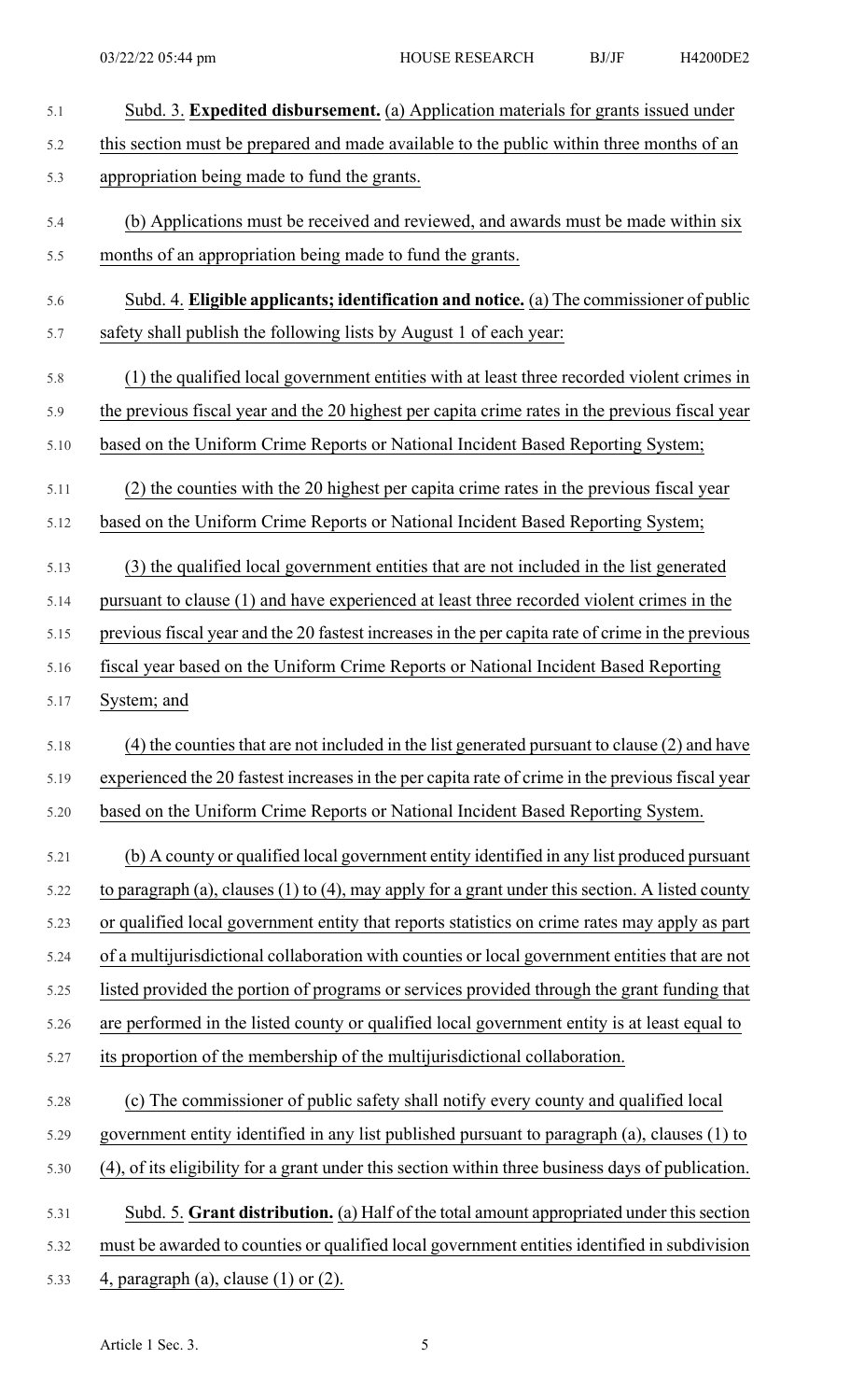- 6.1 (b) Half the total amount appropriated under this section must be awarded to counties
- 6.2 or qualified local government entities identified in subdivision 4, paragraph (a), clause (3)
- 6.3 or (4).
- 6.4 Subd. 6. **Application materials.** (a) Applicants must submit an application in the form 6.5 and manner established by the Public Safety Innovation Board.
- 6.6 (b) Applicants must describe the ways in which grant funds will be used to reduce crime
- 6.7 in a specific subsection of the county or qualified local government entity through the
- 6.8 creation or expansion of:
- 6.9 (1) re-entry programs;
- 6.10 (2) victim services programs;
- 6.11 (3) homelessness assistance programs;
- 6.12 (4) mobile crisis teams and embedded social worker programs;
- 6.13 (5) restorative justice programs;
- 6.14 (6) co-responder programs;
- 6.15 (7) juvenile diversion programs;
- 6.16 (8) community violence interruption programs;
- 6.17 (9) blight elimination programs; or
- 6.18 (10) programs that provide technical assistance to service providers who are doing work
- 6.19 that would promote public safety.
- 6.20 Subd. 7. **Awards.** (a) Preference in awarding grantsshould be given to applicants whose
- 6.21 proposals are based on evidence-based practices, provide resourcesto geographic areasthat
- 6.22 have been historically underinvested, and incorporate input from community stakeholders.
- 6.23 (b) Grant recipients may use funds to partner with or support other programs.
- 6.24 (c) Grant funds may not be used to fund the activities of law enforcement agencies or
- 6.25 offset the costs of counties or qualified local government entities.
- 6.26 (d) Any funds that are not encumbered or spent six years after being awarded must be
- 6.27 returned to the commissioner of public safety and awarded as part of a local community
- 6.28 innovation grant.
- 6.29 Subd. 8. **Evaluation.** Each grant recipient shall complete a uniform evaluation program 6.30 established by the Minnesota Statistical Analysis Center every two years.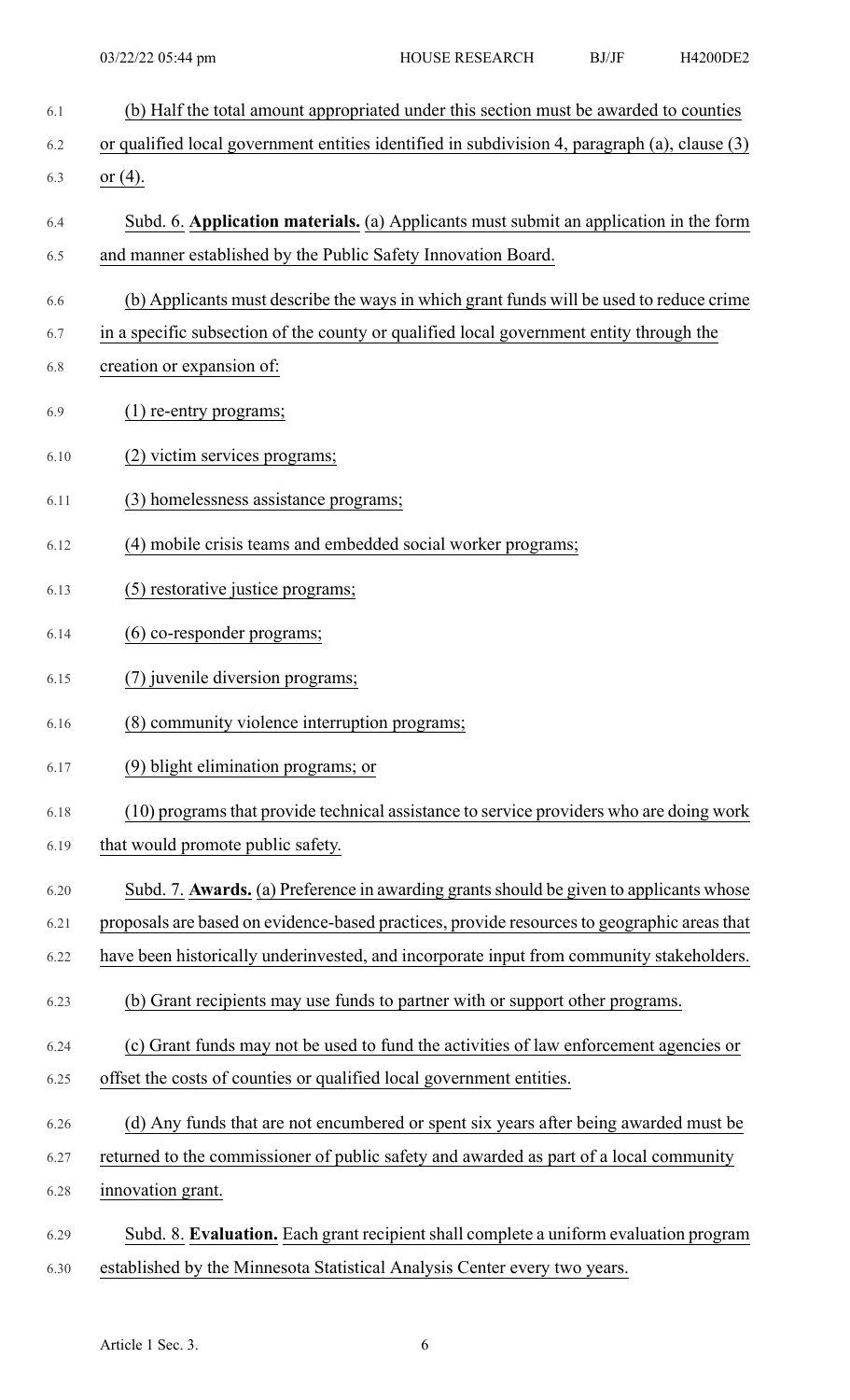| 7.1  | Sec. 4. EMERGENCY COMMUNITY SAFETY GRANTS.                                                      |
|------|-------------------------------------------------------------------------------------------------|
| 7.2  | Subdivision 1. Appropriation. \$15,000,000 in fiscal year 2023 is appropriated from             |
| 7.3  | the general fund to the commissioner of public safety for grants to crime prevention programs   |
| 7.4  | for the purpose of providing public safety to victims. This appropriation is onetime. Any       |
| 7.5  | unencumbered balance at the end of fiscal year 2023 does not cancel but is added to the         |
| 7.6  | amount available for local community innovation grants.                                         |
| 7.7  | Subd. 2. Expedited disbursement; distribution. The commissioner of public safety                |
| 7.8  | must award emergency community safety grants and disburse funds by October 1, 2022.             |
| 7.9  | Half of the total amount awarded must be provided to programs that do not involve law           |
| 7.10 | enforcement agencies and are for the purposes identified in subdivision 3, paragraph (c),       |
| 7.11 | clauses $(1)$ to $(8)$ .                                                                        |
| 7.12 | Subd. 3. Eligible recipients. (a) A county; city; town; local law enforcement agency,           |
| 7.13 | including a law enforcement agency of a federally recognized Tribe, as defined in United        |
| 7.14 | States Code, title 25, section $450b(e)$ ; or a federally recognized Indian Tribe may apply for |
| 7.15 | emergency community safety grants to support crime prevention programs.                         |
| 7.16 | (b) A county, city, town, or a federally recognized Indian Tribe may apply as part of a         |
| 7.17 | multijurisdictional collaboration with other counties, cities, towns, or federally recognized   |
| 7.18 | Indian Tribes.                                                                                  |
| 7.19 | (c) As used in this section "crime prevention programs" includes but is not limited to:         |
| 7.20 | (1) re-entry programs;                                                                          |
| 7.21 | (2) victim services programs;                                                                   |
| 7.22 | (3) homelessness assistance programs;                                                           |
| 7.23 | (4) mobile crisis teams and embedded social worker programs;                                    |
| 7.24 | (5) restorative justice programs;                                                               |
| 7.25 | (6) co-responder programs;                                                                      |
| 7.26 | (7) juvenile diversion programs;                                                                |
| 7.27 | (8) community violence interruption programs;                                                   |
| 7.28 | (9) increasing the recruitment of officers by utilizing advertisements, or bonuses or           |
| 7.29 | scholarships for peace officers who remain continuously employed as peace officers for at       |

7.30 least 12 months and have not been subject to disciplinary action in the previous 12 months;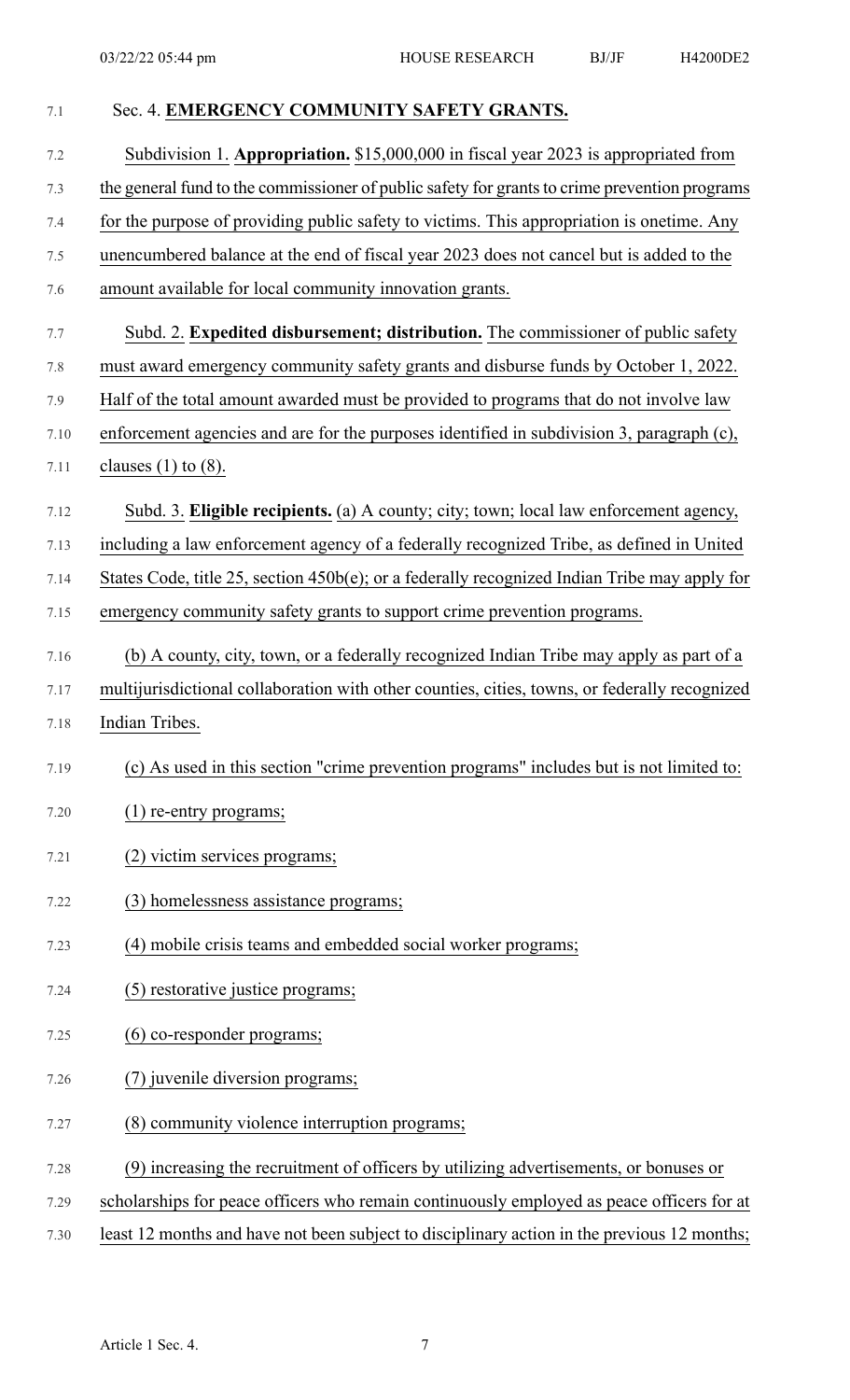| 8.1  | (10) increasing patrols outside of squad cars, on foot or in transportation options that       |
|------|------------------------------------------------------------------------------------------------|
| 8.2  | provide more interaction between police and community members;                                 |
| 8.3  | (11) increasing, establishing, maintaining, or expanding crisis response teams in which        |
| 8.4  | social workers or mental health providers are sent as first responders when calls for service  |
| 8.5  | indicate that an individual is having a mental health crisis;                                  |
| 8.6  | (12) establishing, maintaining, or expanding co-responder teams;                               |
| 8.7  | (13) purchasing equipment to perform patrols outside of squad cars on foot or in               |
| 8.8  | transportation options that provide more interaction between police and community members;     |
| 8.9  | (14) hiring additional non-law-enforcement personnel to conduct functions typically            |
| 8.10 | performed by law enforcement with the intent of freeing up additional law enforcement to       |
| 8.11 | perform patrols or respond to service calls;                                                   |
| 8.12 | (15) increasing recruitment of additional detectives, investigators, or other individuals      |
| 8.13 | with a comparable rank or designation to investigate homicides, nonfatal shootings, or motor   |
| 8.14 | vehicle theft, including hiring, on a temporary or permanent basis, retired officers utilizing |
| 8.15 | advertisement, or bonuses or scholarships for peace officers who remain continuously           |
| 8.16 | employed as peace officers for at least 12 months and have not been subject to disciplinary    |
| 8.17 | action in the previous 12 months;                                                              |
| 8.18 | (16) increasing recruitment of additional peace officers to replace officers transferred       |
| 8.19 | or promoted to detective, investigator, or a comparable rank and assigned to investigate       |
| 8.20 | homicides, nonfatal shootings, or motor vehicle theft;                                         |
| 8.21 | (17) ensuring retention of peace officers identified as a detective, investigator, or a        |
| 8.22 | comparable rank and assigned to investigate homicides and nonfatal shootings;                  |
| 8.23 | (18) acquiring, upgrading, or replacing investigative or evidence-processing technology        |
| 8.24 | or equipment;                                                                                  |
| 8.25 | (19) hiring additional evidence-processing personnel;                                          |
| 8.26 | (20) ensuring that personnel responsible for evidence processing have sufficient resources     |
| 8.27 | and training;                                                                                  |
| 8.28 | (21) hiring and training personnel to analyze violent crime, specifically with regards to      |
| 8.29 | the use of intelligence information of criminal networks and the potential for retaliation     |
| 8.30 | among gangs or groups, and the geographic trends among homicides, nonfatal shootings,          |
| 8.31 | and carjackings;                                                                               |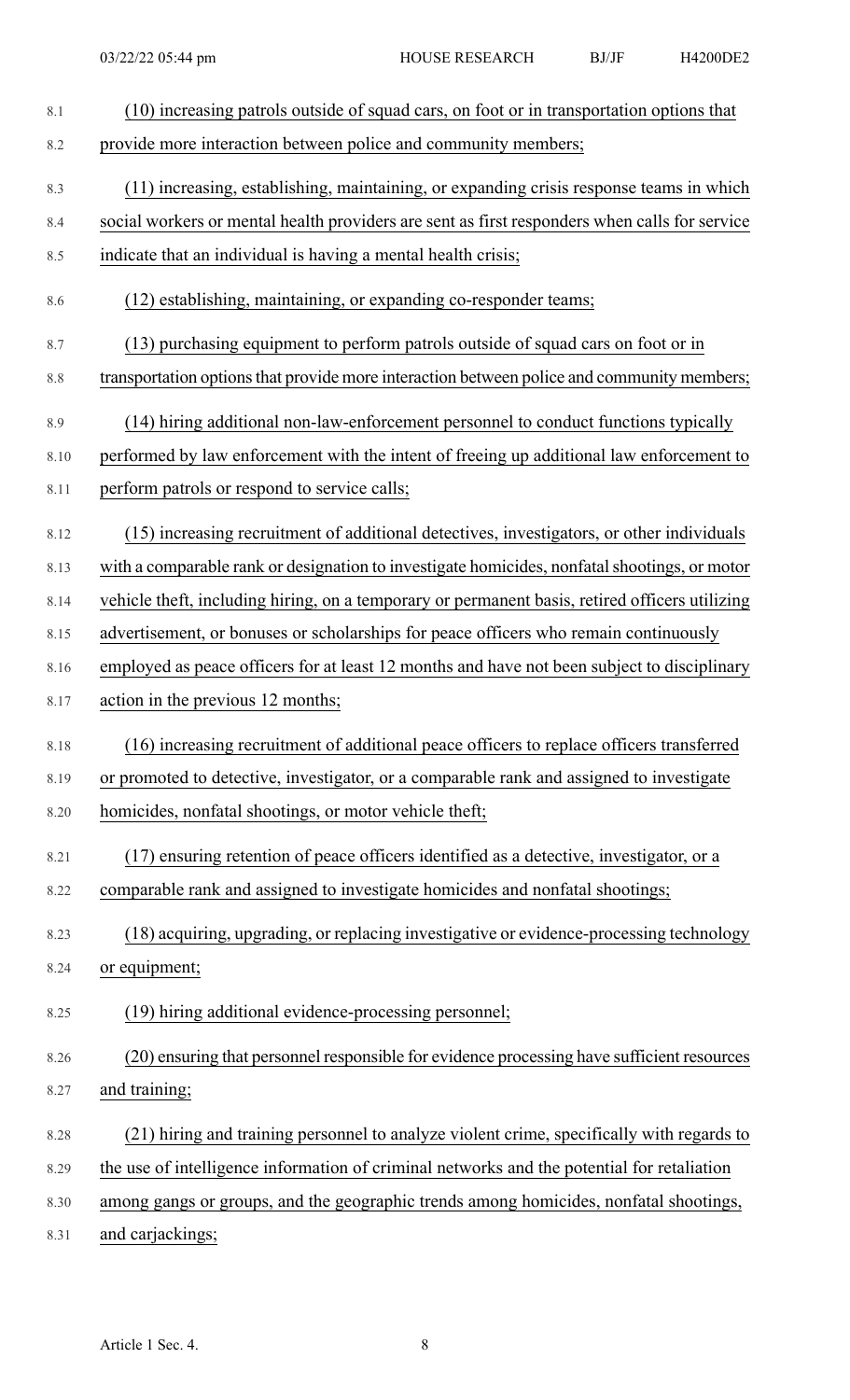| 9.1  | (22) ensuring that victim services and personnel are sufficiently funded, staffed, and      |
|------|---------------------------------------------------------------------------------------------|
| 9.2  | trained;                                                                                    |
| 9.3  | (23) ensuring that victims and family members of homicides and nonfatal shootings           |
| 9.4  | have access to resources, including:                                                        |
| 9.5  | (i) convenient mental health treatment and grief counseling;                                |
| 9.6  | (ii) funeral and burial expenses;                                                           |
| 9.7  | (iii) relocation expenses;                                                                  |
| 9.8  | (iv) emergency shelter;                                                                     |
| 9.9  | (v) emergency transportation; and                                                           |
| 9.10 | (vi) lost wage assistance;                                                                  |
| 9.11 | (24) developing competitive and evidence-based programs to improve homicide and             |
| 9.12 | nonfatal shooting clearance rates; or                                                       |
| 9.13 | (25) developing best practices for improving access to, and acceptance of, victim services, |
| 9.14 | including those that promote medical and psychological wellness, ongoing counseling, legal  |
| 9.15 | advice, and financial compensation.                                                         |
| 9.16 | Subd. 4. Application for grants. (a) A crime prevention program may apply to the            |
| 9.17 | commissioner of public safety for a grant for any of the purposes described in subdivision  |
| 9.18 | 3 or for any other emergency assistance purpose approved by the commissioner. The           |
| 9.19 | application must be on forms and pursuant to procedures developed by the commissioner.      |
| 9.20 | The application must describe the type or types of intended emergency assistance, estimate  |
| 9.21 | the amount of money required, and include any other information deemed necessary by the     |
| 9.22 | commissioner.                                                                               |
| 9.23 | (b) An applicant may not spend in any fiscal year more than five percent of the grant       |
| 9.24 | awarded for administrative costs.                                                           |
| 9.25 | (c) Grant recipients may use funds to partner with or support other programs.               |
| 9.26 | Subd. 5. Reporting by crime prevention programs required. A crime prevention                |
| 9.27 | program that receives a grant under this section shall file a report by February 15, 2023,  |

9.28 with the commissioner of public safety itemizing the expenditures made, the purpose of

9.29 those expenditures, and the ultimate disposition, if any, of each case. The report must be

9.30 on forms and pursuant to procedures developed by the commissioner.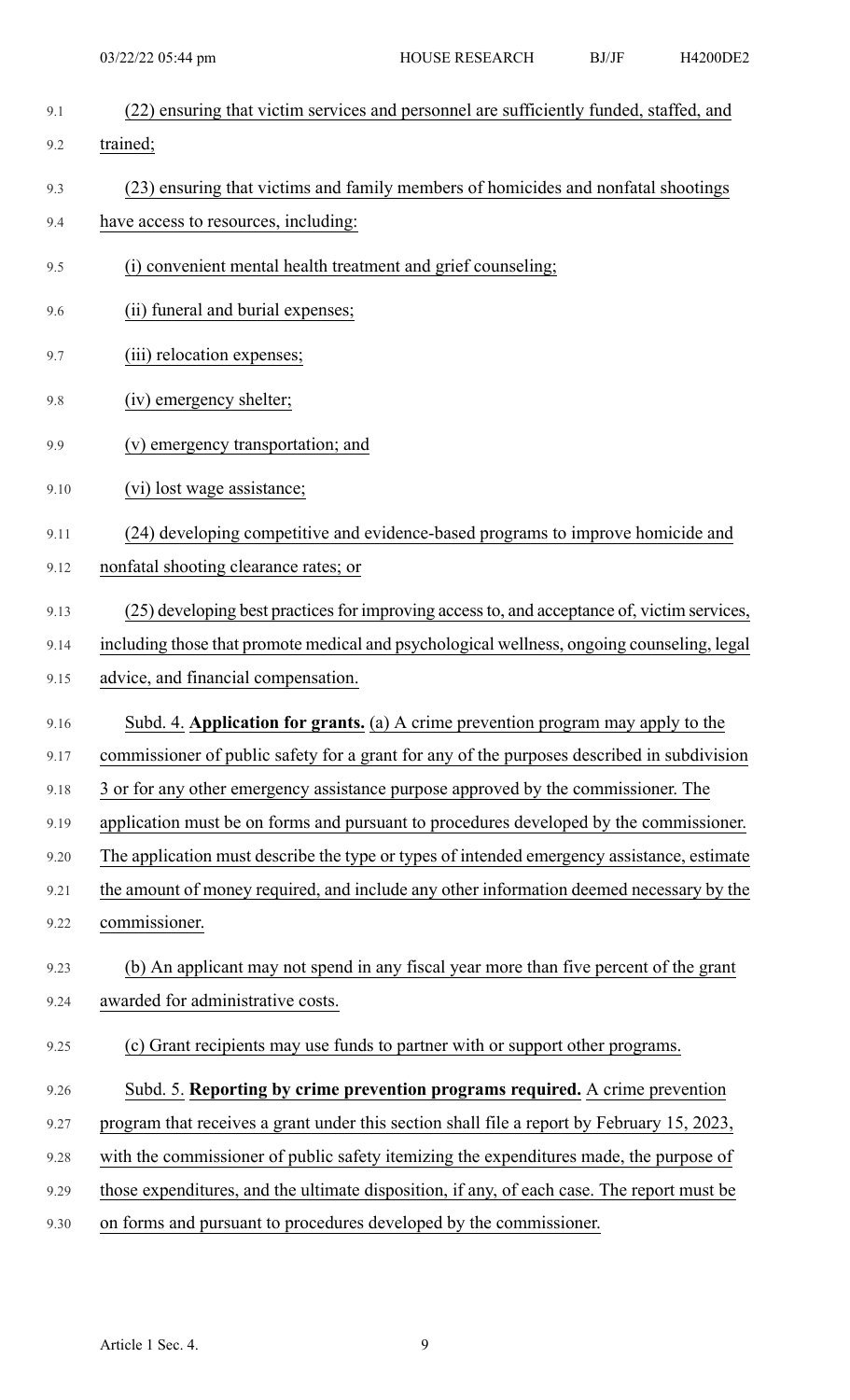| 10.1  | Sec. 5. LOCAL CO-RESPONDER GRANTS.                                                            |
|-------|-----------------------------------------------------------------------------------------------|
| 10.2  | Subdivision 1. Appropriation. \$10,000,000 in fiscal year 2023 is appropriated from           |
| 10.3  | the general fund to the commissioner of public safety for grants administered by the Office   |
| 10.4  | of Justice Programs as directed by the Public Safety Innovation Board to establish, maintain, |
| 10.5  | or expand the use of co-responder programs that work with law enforcement agencies. Any       |
| 10.6  | unencumbered balance at the end of the fiscal year does not cancel but is available in the    |
| 10.7  | next fiscal year.                                                                             |
| 10.8  | Subd. 2. Expedited disbursement; distribution. The Office of Justice Programs as              |
| 10.9  | directed by the Public Safety Innovation Board must award local co-responder grants and       |
| 10.10 | disburse funds within three months of the appropriation. Half of the total amount awarded     |
| 10.11 | must be provided to applicants that are not law enforcement organizations.                    |
| 10.12 | Subd. 3. Eligible recipients. (a) A county; city; town; local law enforcement agency,         |
| 10.13 | including a law enforcement agency of a federally recognized Tribe, as defined in United      |
| 10.14 | States Code, title 25, section 450b(e); or a federally recognized Indian Tribe may apply for  |
| 10.15 | local co-responder grants for the purposes identified in this subdivision.                    |
| 10.16 | (b) A county, city, town, or a federally recognized Indian Tribe may apply as part of a       |
| 10.17 | multijurisdictional collaboration with other counties, cities, towns, or federally recognized |
| 10.18 | Indian Tribes.                                                                                |
| 10.19 | (c) Qualifying programs must partner with local law enforcement organizations and             |
| 10.20 | must include:                                                                                 |
| 10.21 | (1) embedded social workers;                                                                  |
| 10.22 | (2) mobile crisis teams; or                                                                   |
| 10.23 | (3) violence interrupters who work with law enforcement agencies.                             |
| 10.24 | Subd. 4. Application for grants. (a) A co-responder program may apply to the Public           |
| 10.25 | Safety Innovation Board for a grant for any of the purposes described in subdivision 3. The   |
| 10.26 | application must be on forms and pursuant to procedures developed by the board.               |
| 10.27 | (b) An applicant may not spend in any fiscal year more than five percent of the grant         |
| 10.28 | awarded for administrative costs.                                                             |
| 10.29 | (c) Grant recipients may use funds to partner with or support other programs.                 |
| 10.30 | Subd. 5. Reporting by co-responder programs required. A co-responder program                  |
| 10.31 | that receives a grant under this section shall file an annual report with the Public Safety   |
| 10.32 | Innovation Board itemizing the expenditures made during the preceding year, the purpose       |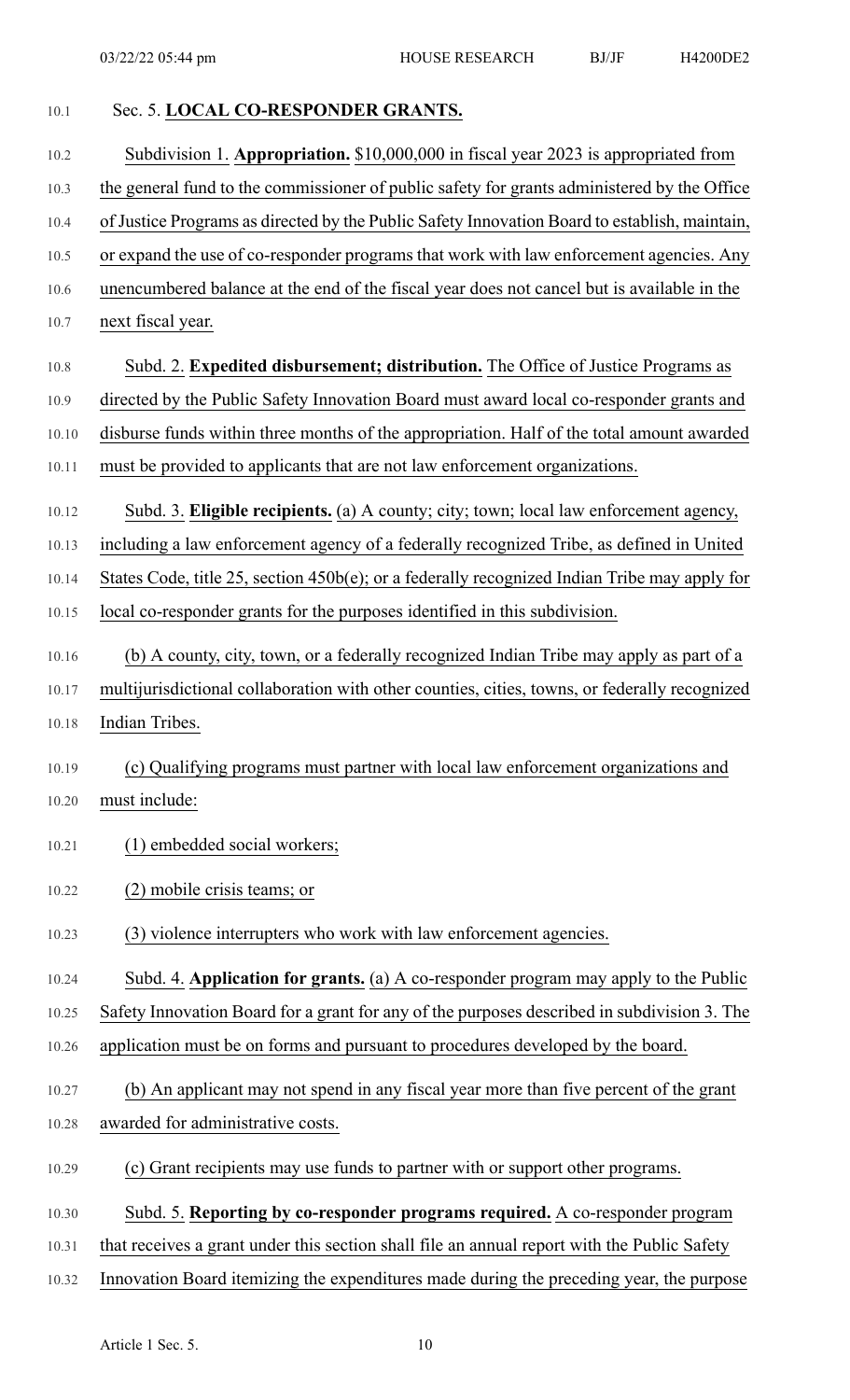| 11.1  | of those expenditures, and the impact of the co-responder teams. The report must be on          |
|-------|-------------------------------------------------------------------------------------------------|
| 11.2  | forms and pursuant to procedures developed by the board.                                        |
| 11.3  | Sec. 6. PUBLIC SAFETY INNOVATION BOARD; APPROPRIATION.                                          |
| 11.4  | \$ in fiscal year 2023 is appropriated from the general fund to the commissioner of             |
| 11.5  | public safety to establish and maintain the Public Safety Innovation Board.                     |
| 11.6  | Sec. 7. OPIATE EPIDEMIC RESPONSE GRANTS.                                                        |
| 11.7  | \$10,000,000 in fiscal year 2023 is appropriated from the general fund to the commissioner      |
| 11.8  | of public safety for grants to organizations selected by the Opiate Epidemic Response           |
| 11.9  | Advisory Council that provide services to address the opioid addiction and overdose epidemic    |
| 11.10 | in Minnesota consistent with the priorities in Minnesota Statutes, section 256.042, subdivision |
| 11.11 | 1, paragraph (a), clauses (1) to (4). Grant recipients must be located outside the seven-county |
| 11.12 | metropolitan area.                                                                              |
| 11.13 | <b>ARTICLE 2</b>                                                                                |
| 11.14 | <b>LAW ENFORCEMENT GRANTS</b>                                                                   |
|       |                                                                                                 |
|       |                                                                                                 |
| 11.15 | Section 1. TASK FORCE ON ALTERNATIVE COURSES TO PEACE OFFICER                                   |
| 11.16 | LICENSURE.                                                                                      |
| 11.17 | Subdivision 1. Establishment. The Task Force on Alternative Courses to Peace Officer            |
| 11.18 | Licensure is established to increase recruitment of new peace officers, increase the diversity  |
| 11.19 | of the racial makeup and professional background of licensed peace officers, promote            |
| 11.20 | education and training in community policing models, maintain the high standards of             |
| 11.21 | education and training required for licensure, and make policy and funding recommendations      |
| 11.22 | to the legislature.                                                                             |
| 11.23 | Subd. 2. Membership. (a) The task force consists of the following members:                      |
| 11.24 | (1) the chair of the Peace Officer Standards and Training Board, or a designee;                 |
| 11.25 | (2) a member of the Peace Officer Standards and Training Board representing the general         |
| 11.26 | public appointed by the chair of the Peace Officer Standards and Training Board;                |
| 11.27 | (3) the chief of the State Patrol, or a designee;                                               |
| 11.28 | (4) the superintendent of the Bureau of Criminal Apprehension, or a designee;                   |
| 11.29 | (5) the attorney general, or a designee;                                                        |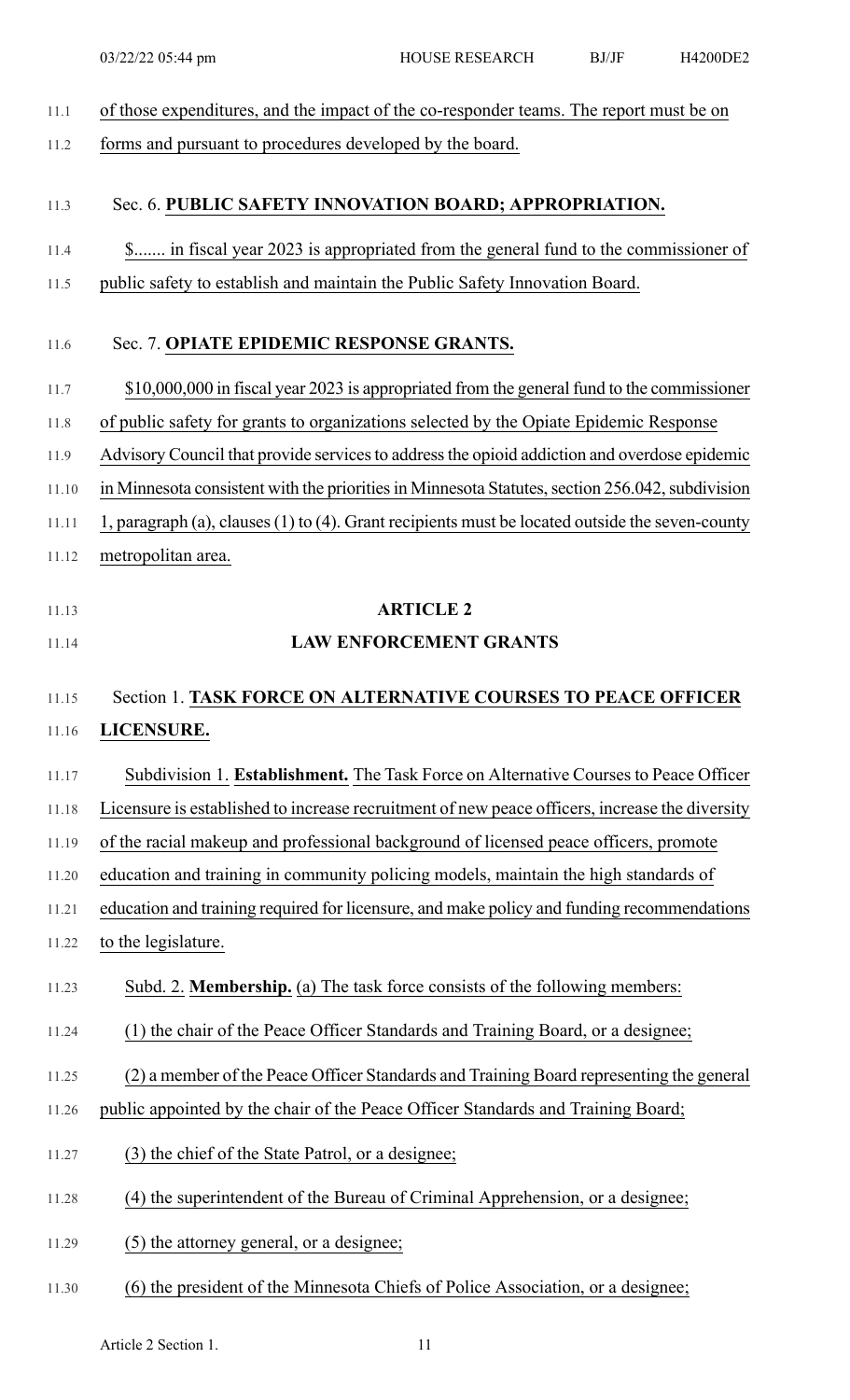| 12.1  | (7) the president of the Minnesota Sheriffs' Association, or a designee;                      |
|-------|-----------------------------------------------------------------------------------------------|
| 12.2  | (8) a peace officer who is employed by a law enforcement agency of a federally                |
| 12.3  | recognized Tribe, as defined in United States Code, title 25, section 450b(e), appointed by   |
| 12.4  | the Indian Affairs Council;                                                                   |
| 12.5  | (9) the executive director of the Minnesota Police and Peace Officers Association, or a       |
| 12.6  | designee;                                                                                     |
| 12.7  | (10) a peace officer appointed by the executive director of the Minnesota Police and          |
| 12.8  | Peace Officers Association;                                                                   |
| 12.9  | (11) a member of a civilian review board appointed by the governor;                           |
| 12.10 | (12) an attorney who provides legal advice to victims of police brutality or who advocates    |
| 12.11 | for civil liberties appointed by the governor;                                                |
| 12.12 | (13) a representative from an organization that provides direct services to families or       |
| 12.13 | communities impacted by police violence appointed by the governor; and                        |
| 12.14 | (14) two representatives from postsecondary schools certified to provide programs of          |
| 12.15 | professional peace officer education appointed by the governor.                               |
| 12.16 | (b) Appointments must be made no later than August 30, 2022.                                  |
| 12.17 | (c) Members shall serve without compensation.                                                 |
| 12.18 | (d) Members of the task force serve at the pleasure of the appointing authority or until      |
| 12.19 | the task force expires. Vacancies shall be filled by the appointing authority consistent with |
| 12.20 | the qualifications of the vacating member required by this subdivision.                       |
| 12.21 | Subd. 3. Officers; meetings. (a) The task force shall elect a chair and vice-chair from       |
| 12.22 | among its members. The task force may elect other officers as necessary.                      |
| 12.23 | (b) The chair of the Peace Officer Standards and Training Board shall convene the first       |
| 12.24 | meeting of the task force no later than September 15, 2022, and shall provide meeting space   |
| 12.25 | and administrative assistance as necessary for the task force to conduct its work.            |
| 12.26 | (c) The task force shall meet at least monthly or upon the call of the chair. The task force  |
| 12.27 | shall meet sufficiently enough to accomplish the tasks identified in this section. Meetings   |
| 12.28 | of the task force are subject to Minnesota Statutes, chapter 13D.                             |
| 12.29 | Subd. 4. Duties. (a) The task force shall, at a minimum:                                      |
| 12.30 | (1) identify barriers to recruiting peace officers;                                           |
| 12.31 | (2) develop strategies for recruiting new peace officers;                                     |

Article 2 Section 1. 12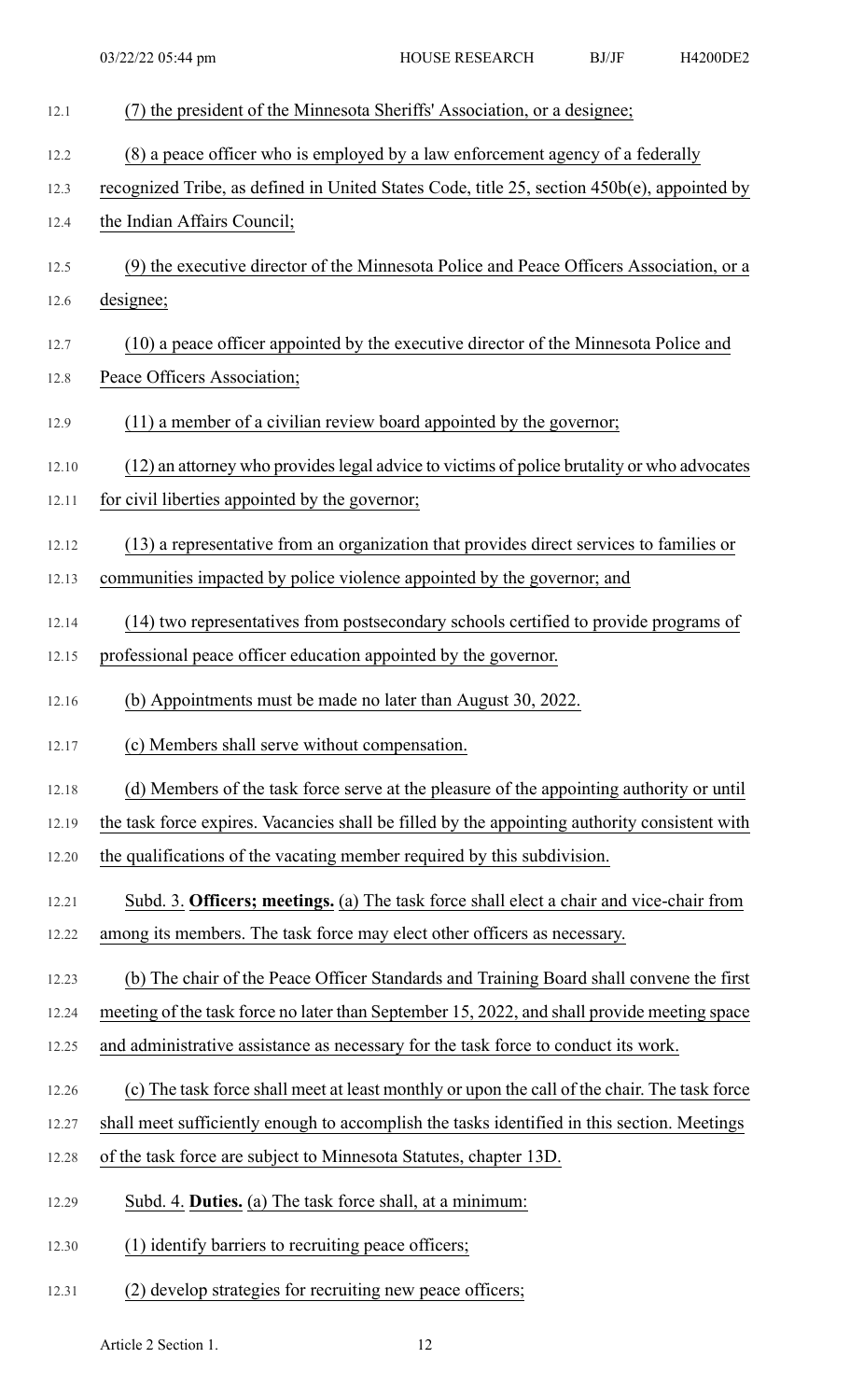| 13.1  | (3) develop policies and procedures to increase the diversity of the racial makeup and     |
|-------|--------------------------------------------------------------------------------------------|
| 13.2  | professional background of licensed peace officers;                                        |
| 13.3  | (4) identify or develop curriculum that utilizes community policing models;                |
| 13.4  | (5) provide recommendations on how to create and support an expedited pathway for          |
| 13.5  | individuals to become peace officers; and                                                  |
| 13.6  | (6) assure that any alternative courses to licensure maintain the high standards of        |
| 13.7  | education and training required for licensure as a peace officer in Minnesota.             |
| 13.8  | (b) At its discretion, the task force may examine, as necessary, other related issues      |
| 13.9  | consistent with this section.                                                              |
| 13.10 | Subd. 5. Report. By January 15, 2024, the task force must submit a report on its findings  |
| 13.11 | and recommendations to the chairs and ranking minority members of the house of             |
| 13.12 | representatives and senate committees and divisions with jurisdiction over public safety   |
| 13.13 | finance and policy and the Minnesota Sentencing Guidelines Commission.                     |
| 13.14 | Subd. 6. Expiration. The task force expires the day after submitting its report under      |
| 13.15 | subdivision 5.                                                                             |
|       |                                                                                            |
| 13.16 | Sec. 2. BODY CAMERA DATA STORAGE PROGRAM; BODY CAMERA GRANT                                |
| 13.17 | PROGRAM; APPROPRIATION.                                                                    |
| 13.18 | Subdivision 1. Definition. As used in this section, "local law enforcement agency" has     |
| 13.19 | the meaning given to "law enforcement agency" in Minnesota Statutes, section 626.84,       |
| 13.20 | paragraph (f), but does not include a unit of state government.                            |
| 13.21 | Subd. 2. Body camera data storage program. (a) \$6,016,000 in fiscal year 2023 is          |
| 13.22 | appropriated from the general fund to the commissioner of public safety to develop and     |
| 13.23 | administer a statewide cloud-based body camera data storage program. Of this amount, the   |
| 13.24 | commissioner may use up to \$1,000,000 to retain and compensate a staff necessary to       |
| 13.25 | administer the program. The base for this appropriation is \$6,036,000 in fiscal year 2024 |
| 13.26 | and \$6,057,000 in fiscal year 2025.                                                       |
| 13.27 | (b) State and local law enforcement agencies may voluntarily participate in the body       |
| 13.28 | camera data storage program, but must agree to the conditions established in subdivision   |
| 13.29 | $\underline{4}$ .                                                                          |
| 13.30 | Subd. 3. Body camera grant program. (a) \$9,000,000 in fiscal year 2023 is appropriated    |
| 13.31 | from the general fund to the commissioner of public safety for grants administered by the  |
| 13.32 | Office of Justice Programs as directed by the Public Safety Innovation Board to local law  |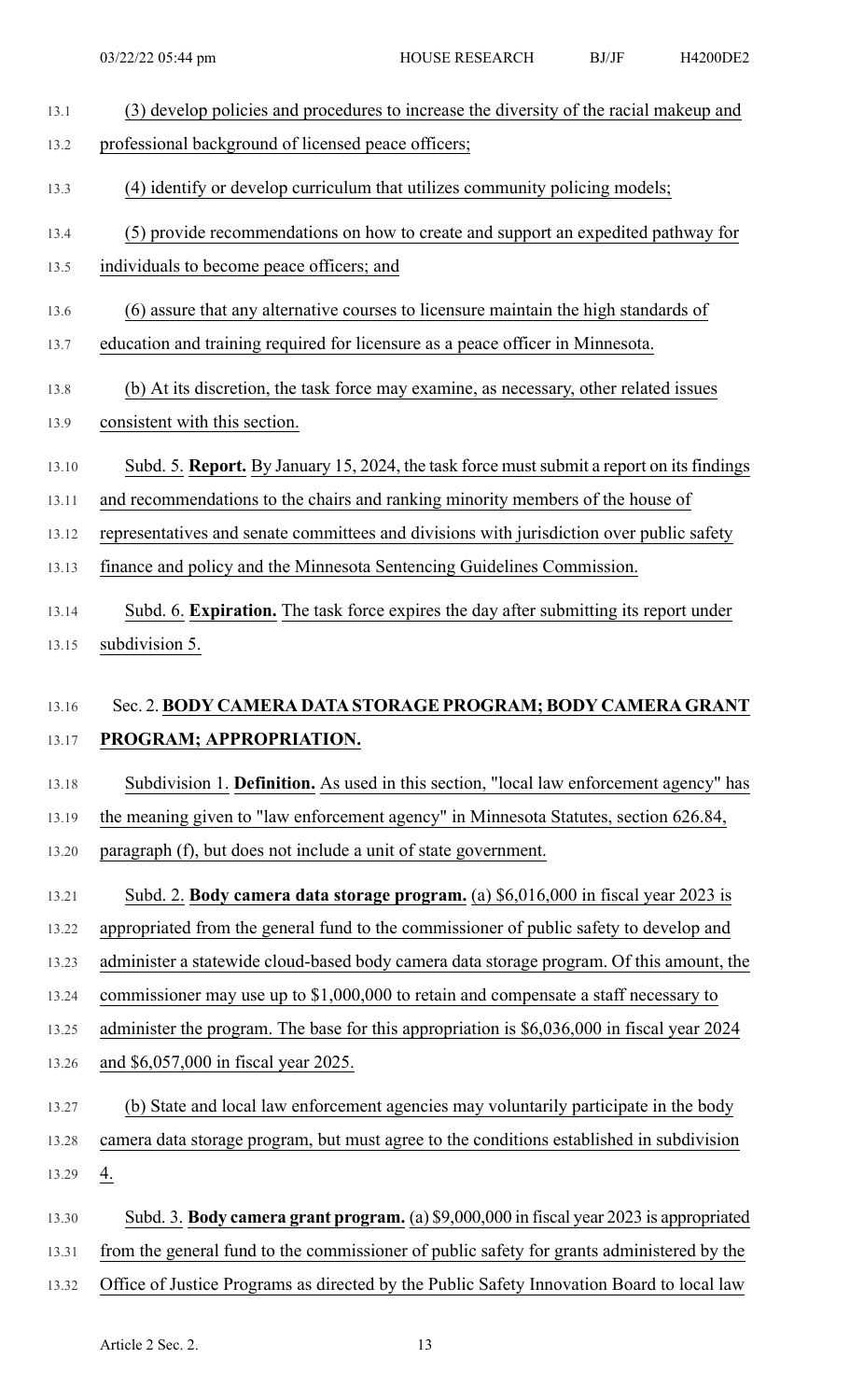| 14.1  | enforcement agencies for portable recording systems. The executive director shall award         |
|-------|-------------------------------------------------------------------------------------------------|
| 14.2  | grants to local law enforcement agencies for the purchase and maintenance of portable           |
| 14.3  | recording systems and portable recording system data.                                           |
| 14.4  | (b) The executive director must give preference to applicants that satisfy any of the           |
| 14.5  | following criteria:                                                                             |
| 14.6  | (1) agree to store body camera data in the statewide cloud-based body camera data               |
| 14.7  | storage program;                                                                                |
| 14.8  | (2) do not have an existing body camera program; or                                             |
| 14.9  | (3) are ineligible for a local community policing grant under article 2, section 3.             |
| 14.10 | (c) The executive director must award at least 25 percent of grant funds to applicants          |
| 14.11 | located outside of the seven-county metropolitan area.                                          |
| 14.12 | (d) The executive director must award at least 25 percent of grant funds to applicants          |
| 14.13 | with existing body camera programs for maintenance and necessary upgrades to body camera        |
| 14.14 | equipment.                                                                                      |
| 14.15 | Subd. 4. Conditions for participants. (a) By January 15 of each year, the chief law             |
| 14.16 | enforcement officer for a grant recipient must report to the commissioner of public safety      |
| 14.17 | each complaint and each case of officer discipline that arose from the use of body cameras.     |
| 14.18 | No later than April 15 of each year, the commissioner shall submit a report to the Public       |
| 14.19 | Safety Innovation Board that compiles the data received under this paragraph.                   |
| 14.20 | (b) As a condition of participating in the state body camera data storage program under         |
| 14.21 | subdivision 2 or receiving a body camera grant under subdivision 3, a local law enforcement     |
| 14.22 | agency's portable recording system policy required under Minnesota Statutes, section            |
| 14.23 | 626.8473, subdivision 3, must include the following provisions:                                 |
| 14.24 | (1) prohibit altering, erasing, or destroying any recording made with a peace officer's         |
| 14.25 | portable recording system or data and metadata related to the recording prior to the expiration |
| 14.26 | of the applicable retention period under Minnesota Statutes, section 13.825, subdivision 3,     |
| 14.27 | except that the full, unedited, and unredacted recording of a peace officer using deadly force  |
| 14.28 | must be maintained indefinitely;                                                                |
| 14.29 | (2) mandate that, notwithstanding any law to the contrary, a deceased individual's next         |
| 14.30 | of kin, legal representative of the next of kin, or other parent of the deceased individual's   |
| 14.31 | children be entitled to view any and all recordings from a peace officer's portable recording   |
| 14.32 | system, redacted no more than what is required by law, of an officer's use of deadly force      |
| 14.33 | no later than five business days following an incident where deadly force used by a peace       |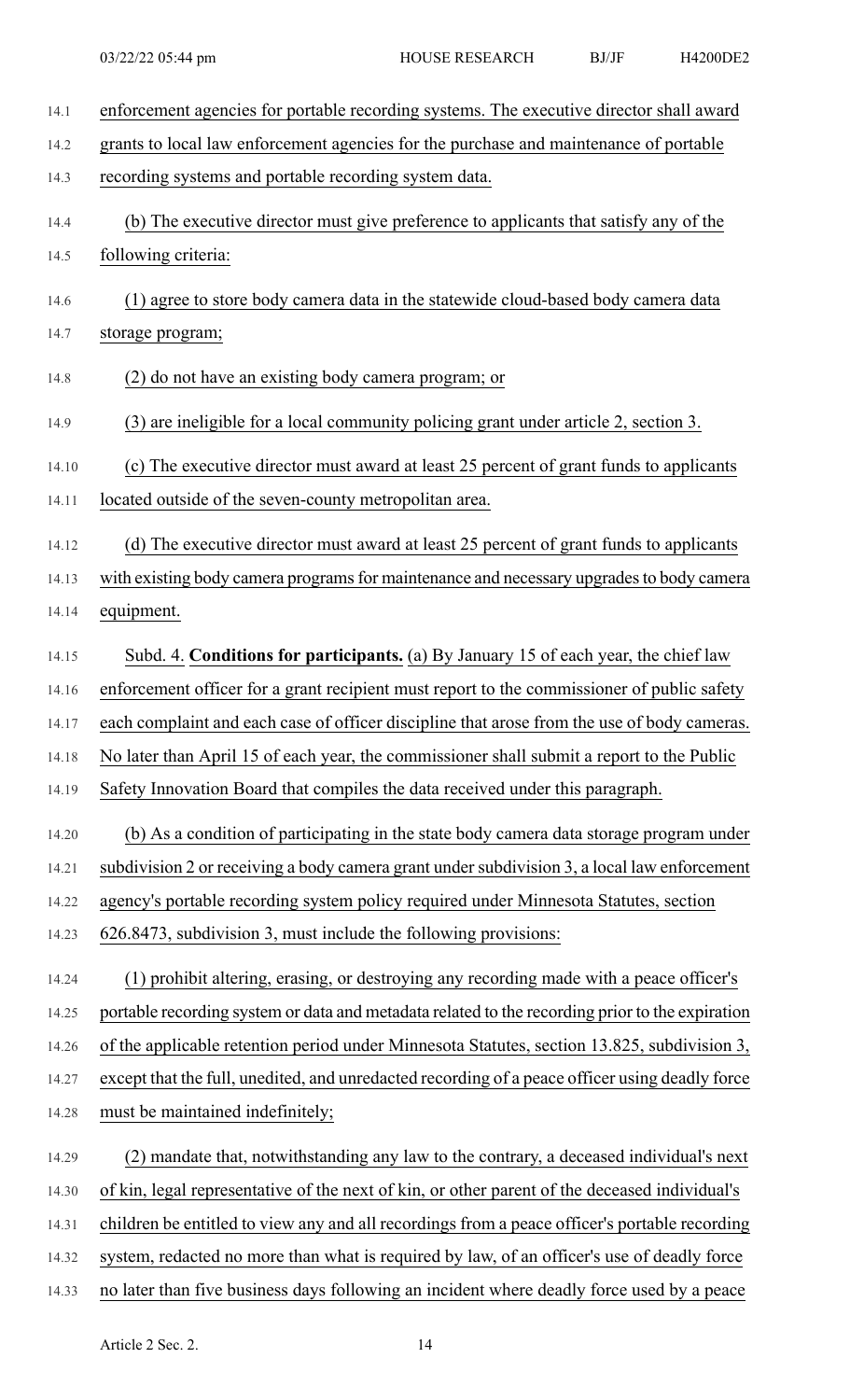| 15.1  | officer results in the death of an individual, except that a chief law enforcement officer may |
|-------|------------------------------------------------------------------------------------------------|
| 15.2  | deny a request if the investigating agency requests and can articulate a compelling reason     |
| 15.3  | as to why allowing the deceased individual's next of kin, legal representative of the next of  |
| 15.4  | kin, or other parent of the deceased individual's children to review the recordings would      |
| 15.5  | interfere with a thorough investigation. If the chief law enforcement officer denies a request |
| 15.6  | under this paragraph, the involved officer's agency must issue a prompt, written denial and    |
| 15.7  | provide notice to the deceased individual's next of kin, legal representative of the next of   |
| 15.8  | kin, or other parent of the deceased individual's children that relief may be sought from the  |
| 15.9  | district court;                                                                                |
| 15.10 | (3) mandate that, notwithstanding any law to the contrary, an involved officer's agency        |
| 15.11 | shall release all body-worn camera recordings of an incident where a peace officer used        |
| 15.12 | deadly force and an individual dies to the public no later than 14 business days after the     |
| 15.13 | incident, except that a chief law enforcement officer shall not release the video if the       |
| 15.14 | investigating agency asserts in writing that allowing the public to view the recordings would  |
| 15.15 | interfere with the ongoing investigation; and                                                  |
| 15.16 | (4) mandate, whenever practicable, that an officer operating a portable recording system       |
| 15.17 | while entering a residence notify occupants of the residence that they are being recorded.     |
|       |                                                                                                |
| 15.18 | Sec. 3. LOCAL COMMUNITY POLICING GRANTS.                                                       |
| 15.19 | Subdivision 1. Definition. As used in this section, "qualified local government entity"        |
| 15.20 | means a federally recognized Indian Tribe with a law enforcement agency that reports           |
| 15.21 | statistics on crime rates, or a city or town that has a local law enforcement agency.          |
| 15.22 | Subd. 2. Appropriation. \$15,000,000 in fiscal year 2023 is appropriated from the general      |
| 15.23 | fund to the commissioner of public safety for local community policing grants administered     |
| 15.24 | by the Office of Justice Programs as directed by the Public Safety Innovation Board. The       |
| 15.25 | base for this appropriation is \$10,000,000 in fiscal year 2024 and fiscal year 2025 except    |
| 15.26 | that in fiscal year 2025 it shall be adjusted by a percentage equal to the 12-month percentage |
| 15.27 | change in the Consumer Price Index as released in the previous January. The base for this      |
| 15.28 | appropriation is \$0 in fiscal year 2026 and beyond. Any unencumbered grant balances at        |
| 15.29 | the end of a fiscal year do not cancel but are available for grants in the following year.     |
| 15.30 | Subd. 3. Expedited disbursement. (a) Application materials for grants issued under             |
| 15.31 | this section must be prepared and made available to the public within three months of an       |
| 15.32 | appropriation being made to fund the grants.                                                   |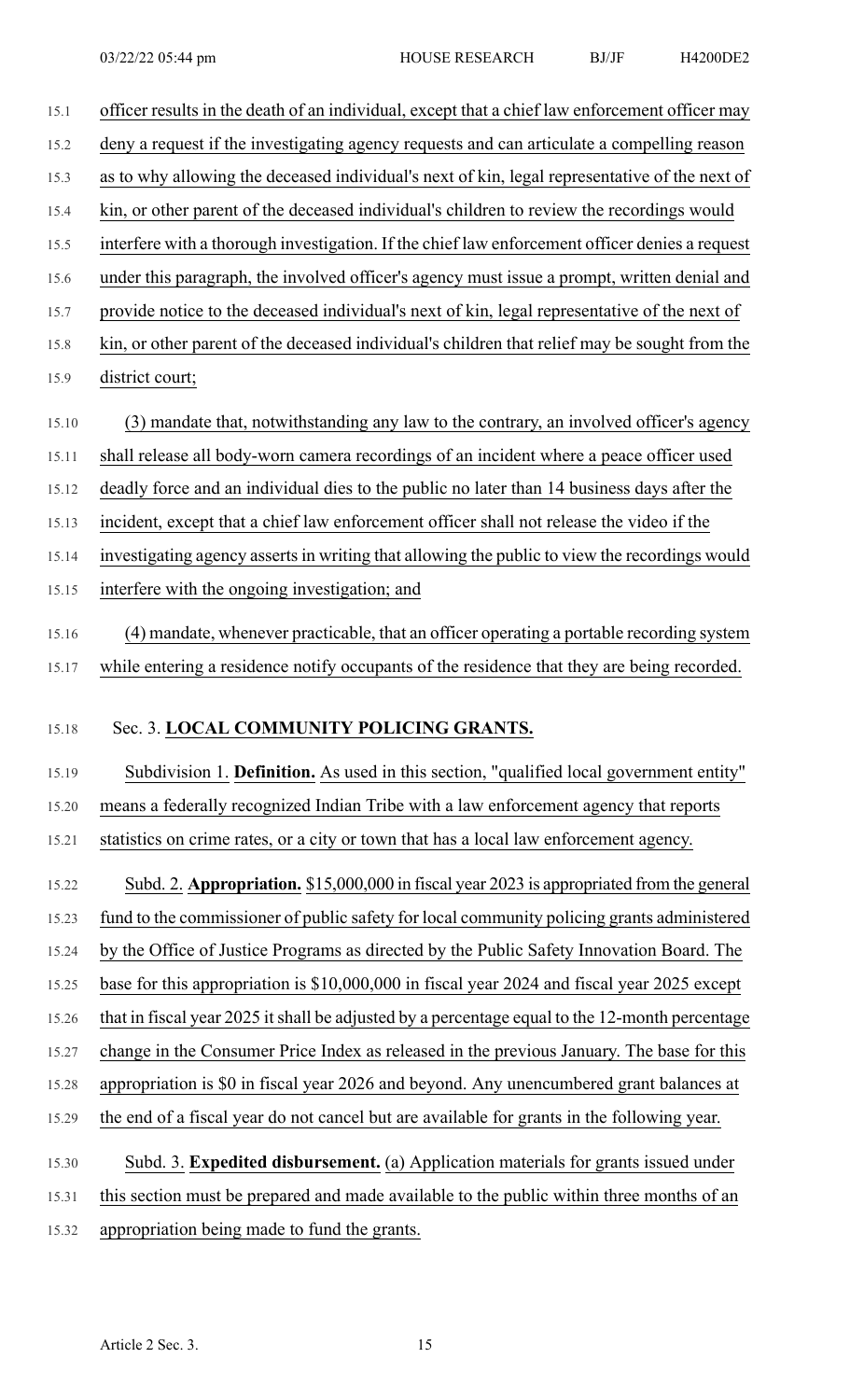| 16.1  | (b) Applications must be received and reviewed, and awards must be made within six                   |
|-------|------------------------------------------------------------------------------------------------------|
| 16.2  | months of an appropriation being made to fund the grants.                                            |
| 16.3  | Subd. 4. Eligible applicants; identification and notice. (a) The commissioner of public              |
| 16.4  | safety shall publish the following lists by August 1 of each year:                                   |
| 16.5  | (1) the qualified local government entities that have recorded at least three violent crimes         |
| 16.6  | in the previous fiscal year and have the 20 highest per capita crime rates in the previous           |
| 16.7  | fiscal year based on the Uniform Crime Reports or National Incident Based Reporting                  |
| 16.8  | System;                                                                                              |
| 16.9  | (2) the counties with the 20 highest per capita crime rates in the previous fiscal year              |
| 16.10 | based on the Uniform Crime Reports or National Incident Based Reporting System;                      |
| 16.11 | (3) the qualified local government entities that are not included in the list generated              |
| 16.12 | pursuant to clause (1), have recorded at least three violent crimes in the previous fiscal year,     |
| 16.13 | and have experienced the 20 fastest increases in the per capita rate of crime in the previous        |
| 16.14 | fiscal year based on the Uniform Crime Reports or National Incident Based Reporting                  |
| 16.15 | System; and                                                                                          |
| 16.16 | (4) the counties that are not included in the list generated pursuant to clause (2) and have         |
| 16.17 | experienced the 20 fastest increases in the per capita rate of crime in the previous fiscal year     |
| 16.18 | based on the Uniform Crime Reports or National Incident Based Reporting System.                      |
| 16.19 | (b) A county or qualified local government entity identified in any list produced pursuant           |
| 16.20 | to paragraph (a), clauses $(1)$ to $(4)$ , may apply for a grant under this section. A listed county |
| 16.21 | or qualified local government entity may apply as part of a multijurisdictional collaboration        |
| 16.22 | with counties and local government entities that are not listed provided the portion of              |
| 16.23 | programs or services provided through the grant funding that are performed in the listed             |
| 16.24 | county or qualified local government entity is at least equal to its proportion of the               |
| 16.25 | membership of the multijurisdictional collaboration.                                                 |
| 16.26 | (c) The commissioner of public safety shall notify every county and qualified local                  |
| 16.27 | government entity identified in any list published pursuant to paragraph (a), clauses (1) to         |
| 16.28 | (4), of its eligibility for a grant under this section within three business days of publication.    |
| 16.29 | Subd. 5. Grant distribution. (a) Half of the total amount appropriated under this section            |
| 16.30 | must be awarded to counties or qualified local government entities identified in subdivision         |
| 16.31 | 4, paragraph (a), clause $(1)$ or $(2)$ .                                                            |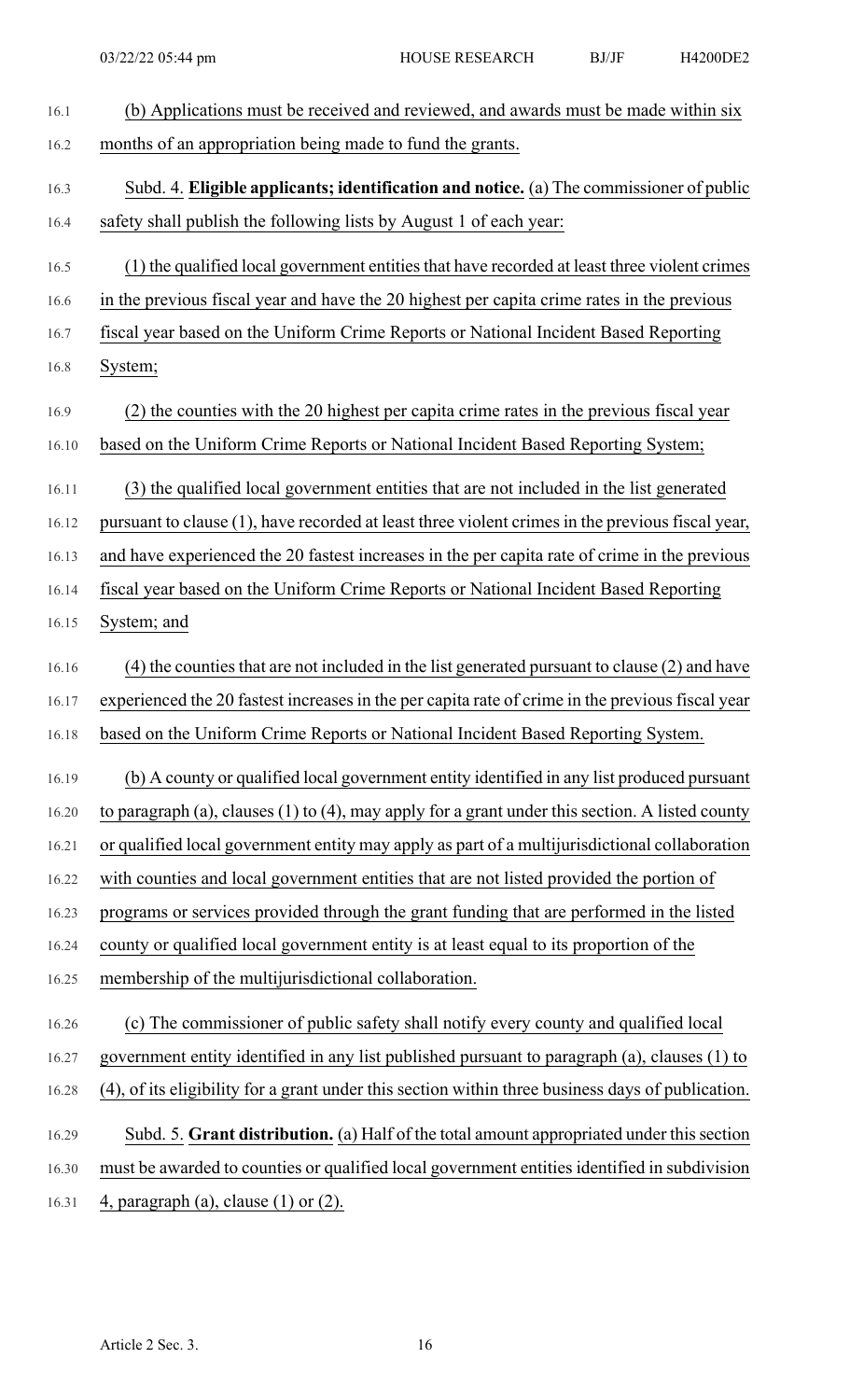| 17.1  | (b) Half the total amount appropriated under this section must be awarded to counties          |
|-------|------------------------------------------------------------------------------------------------|
| 17.2  | or qualified local government entities identified in subdivision 4, paragraph (a), clause (3)  |
| 17.3  | <u>or <math>(4)</math></u> .                                                                   |
| 17.4  | Subd. 6. Application materials. (a) Applicants must submit an application in the form          |
| 17.5  | and manner established by the Public Safety Innovation Board.                                  |
| 17.6  | (b) Applicants must describe the ways in which grant funds will be used to reduce crime        |
| 17.7  | by increasing the capacity, efficiency, and effectiveness of law enforcement community         |
| 17.8  | policing efforts through any of the following approaches:                                      |
| 17.9  | (1) increasing the recruitment of officers by utilizing advertisements, or bonuses or          |
| 17.10 | scholarships for peace officers who remain continuously employed as a peace officer for        |
| 17.11 | at least 12 months and have not been subject to disciplinary action in the previous 12 months; |
| 17.12 | (2) increasing patrols outside of squad cars on foot or in transportation options that         |
| 17.13 | provide more interaction between police and community members;                                 |
| 17.14 | (3) increasing, establishing, maintaining, or expanding crisis response teams in which         |
| 17.15 | social workers or mental health providers are sent as first responders when calls for service  |
| 17.16 | indicate that an individual is having a mental health crisis;                                  |
| 17.17 | (4) establishing, maintaining, or expanding co-responder teams;                                |
| 17.18 | (5) purchasing equipment to perform patrols outside of squad cars on foot or in                |
| 17.19 | transportation options that provide more interaction between police and community members;     |
| 17.20 | or                                                                                             |
| 17.21 | (6) hiring additional non-law-enforcement personnel to conduct functions typically             |
| 17.22 | performed by law enforcement with the intent of freeing up additional law enforcement to       |
| 17.23 | perform patrols or respond to service calls.                                                   |
| 17.24 | Subd. 7. Awards. (a) Preference in awarding grants should be given to applicants whose         |
| 17.25 | proposals:                                                                                     |
| 17.26 | (1) involve community policing strategies;                                                     |
| 17.27 | (2) include collaboration with non-law-enforcement entities such as community-based            |
| 17.28 | violence prevention programs, social worker programs, or mental health specialists;            |
| 17.29 | (3) are based on academic studies or based on evidence-based policing research or              |
| 17.30 | findings; or                                                                                   |
| 17.31 | (4) involve increased law enforcement accountability or transparency.                          |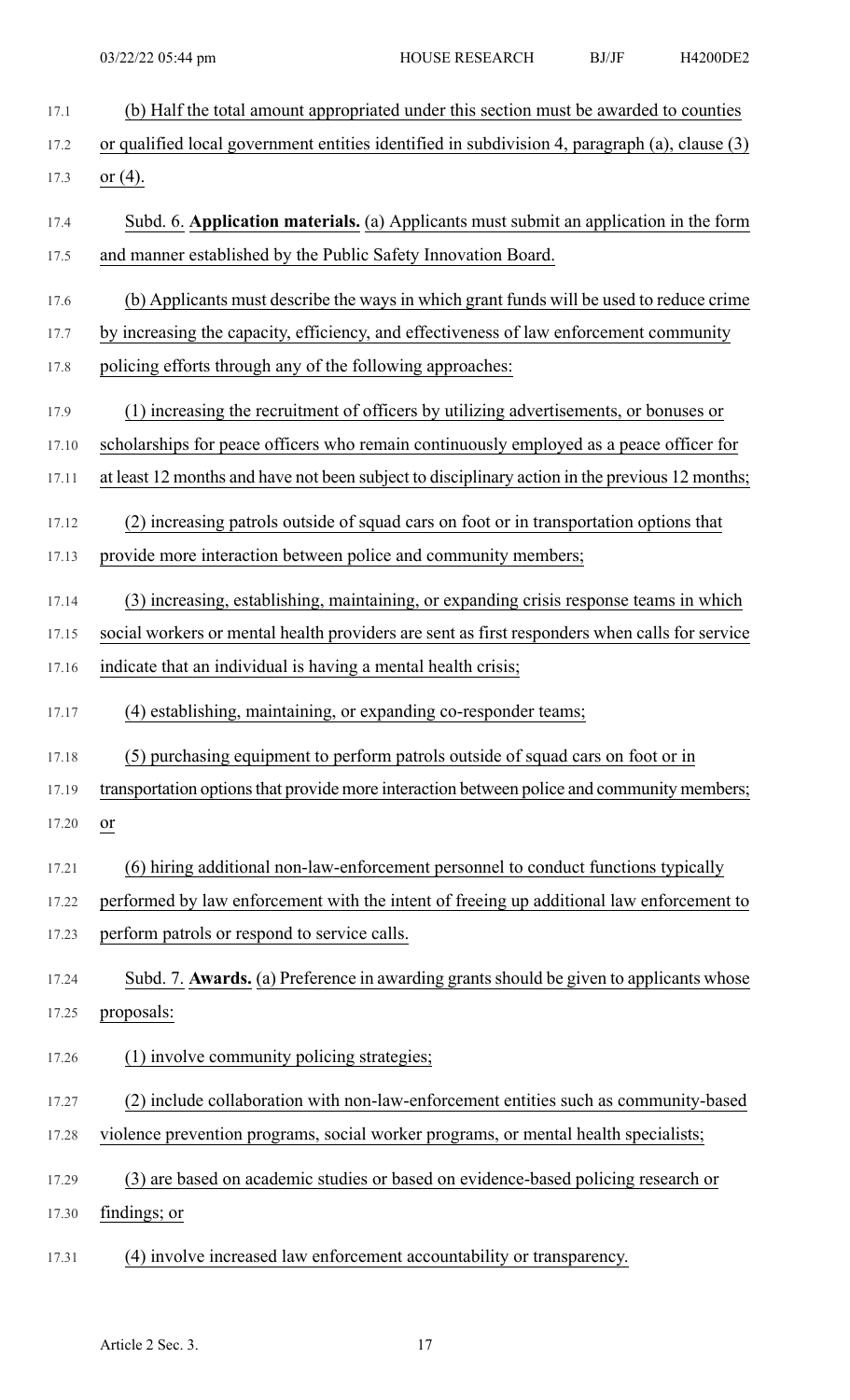| 18.1  | (b) Grant recipients may use funds to partner with or support other programs.                 |
|-------|-----------------------------------------------------------------------------------------------|
| 18.2  | (c) Grant funds may not be used to offset the costs of law enforcement agencies, counties,    |
| 18.3  | or qualified local government entities.                                                       |
| 18.4  | (d) Any funds that are not encumbered or spent six years after being awarded must be          |
| 18.5  | returned to the commissioner of public safety and awarded as part of a local community        |
| 18.6  | innovation grant.                                                                             |
| 18.7  | Subd. 8. Evaluation. Each grant recipient shall complete a uniform evaluation program         |
| 18.8  | established by the Minnesota Statistical Analysis Center every two years.                     |
| 18.9  | Subd. 9. <b>Rulemaking.</b> The commissioner of public safety may adopt rules pursuant to     |
| 18.10 | Minnesota Statutes, chapter 14, to ensure that grant recipients have policies or patterns of  |
| 18.11 | practice that promote community trust.                                                        |
| 18.12 | Sec. 4. LOCAL INVESTIGATION GRANTS.                                                           |
| 18.13 | Subdivision 1. Definition. As used in this section, "qualified local government entity"       |
| 18.14 | means a federally recognized Indian Tribe with a law enforcement agency that reports          |
| 18.15 | statistics on crime rates, or a city or town that has a local law enforcement agency.         |
| 18.16 | Subd. 2. Appropriation. \$15,000,000 in fiscal year 2023 is appropriated from the general     |
| 18.17 | fund to the commissioner of public safety for local investigation grants administered by the  |
| 18.18 | Office of Justice Programs as directed by the Public Safety Innovation Board. The base for    |
| 18.19 | this appropriation is $$10,000,000$ in fiscal year 2024 and fiscal year 2025 except that in   |
| 18.20 | fiscal year 2025 it shall be adjusted by a percentage equal to the 12-month percentage change |
| 18.21 | in the Consumer Price Index as released in the previous January. The base for this            |
| 18.22 | appropriation is \$0 in fiscal year 2026 and beyond. Any unencumbered grant balances at       |
| 18.23 | the end of a fiscal year do not cancel but are available for grants in the following year.    |
| 18.24 | Subd. 3. Expedited disbursement. (a) Application materials for grants issued under            |
| 18.25 | this section must be prepared and made available to the public within three months of an      |
| 18.26 | appropriation being made to fund the grants.                                                  |
| 18.27 | (b) Applications must be received and reviewed, and awards must be made within six            |
| 18.28 | months of an appropriation being made to fund the grants.                                     |
| 18.29 | Subd. 4. Eligible applicants; identification and notice. (a) The commissioner of public       |
| 18.30 | safety shall publish the following lists by August 1 of each year:                            |
| 18.31 | (1) the qualified local government entities that have recorded at least three violent crimes  |
| 18.32 | in the previous fiscal year and have the 20 highest per capita crime rates in the previous    |
|       |                                                                                               |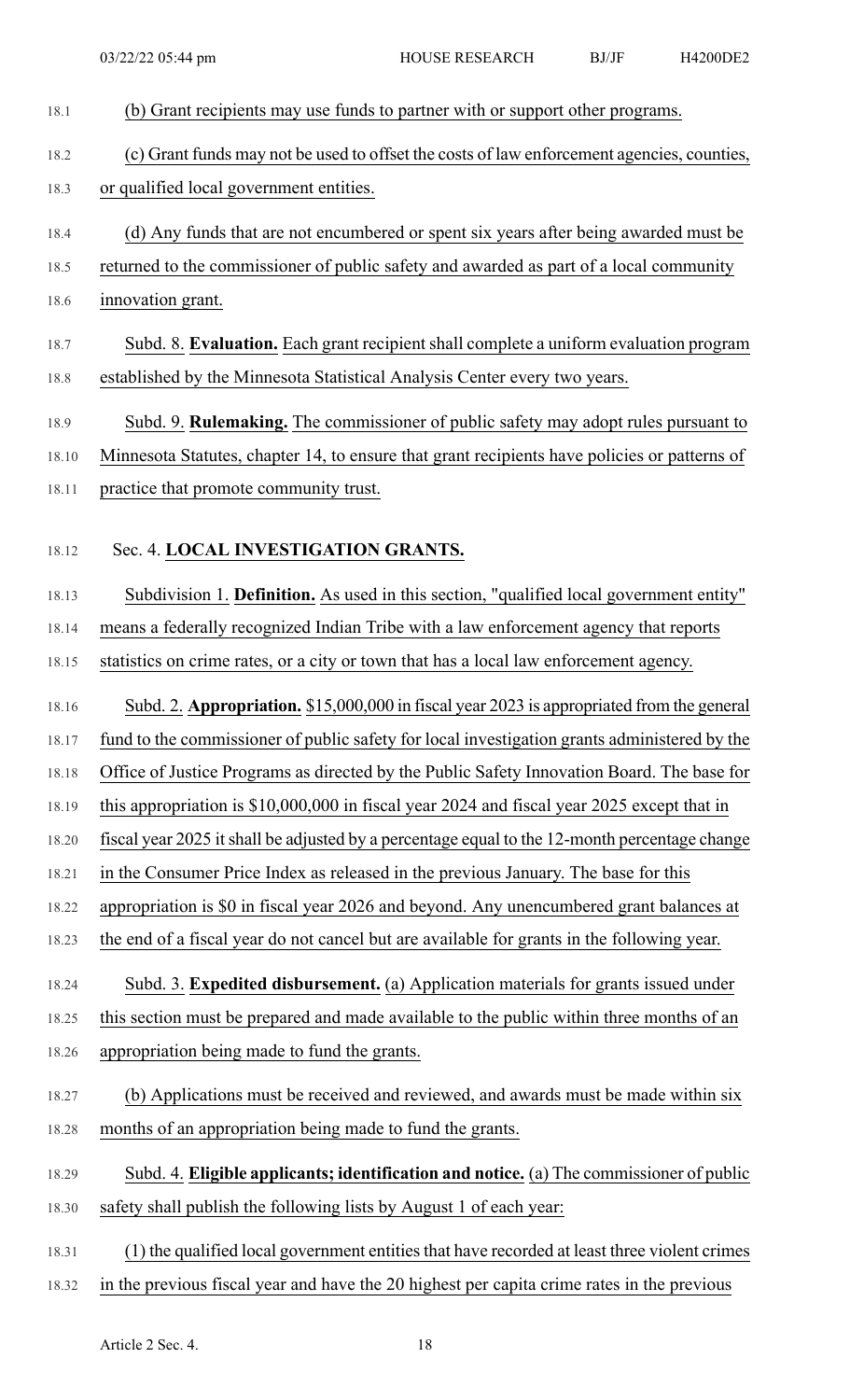| 19.1  | fiscal year based on the Uniform Crime Reports or National Incident Based Reporting                  |
|-------|------------------------------------------------------------------------------------------------------|
| 19.2  | System;                                                                                              |
| 19.3  | (2) the counties with the 20 highest per capita crime rates in the previous fiscal year              |
| 19.4  | based on the Uniform Crime Reports or National Incident Based Reporting System;                      |
| 19.5  | (3) the qualified local government entities that are not included in the list generated              |
| 19.6  | pursuant to clause (1), have recorded at least three violent crimes in the previous fiscal year,     |
| 19.7  | and have experienced the 20 fastest increases in the per capita rate of crime in the previous        |
| 19.8  | fiscal year based on the Uniform Crime Reports or National Incident Based Reporting                  |
| 19.9  | System; and                                                                                          |
| 19.10 | (4) the counties that are not included in the list generated pursuant to clause (2) and have         |
| 19.11 | experienced the 20 fastest increases in the per capita rate of crime in the previous fiscal year     |
| 19.12 | based on the Uniform Crime Reports or National Incident Based Reporting System.                      |
| 19.13 | (b) A county or qualified local government entity identified in any list produced pursuant           |
| 19.14 | to paragraph (a), clauses $(1)$ to $(4)$ , may apply for a grant under this section. A listed county |
| 19.15 | or qualified local government entity may apply as part of a multijurisdictional collaboration        |
| 19.16 | with counties and local government entities that are not listed provided the portion of              |
| 19.17 | programs or services provided through the grant funding that are performed in the listed             |
| 19.18 | county or qualified local government entity is at least equal to its proportion of the               |
| 19.19 | membership of the multijurisdictional collaboration.                                                 |
| 19.20 | (c) The commissioner of public safety shall notify every county and qualified local                  |
| 19.21 | government entity identified in any list published pursuant to paragraph (a), clauses (1) to         |
| 19.22 | (4), of its eligibility for a grant under this section within three business days of publication.    |
| 19.23 | Subd. 5. Grant distribution. (a) Half of the total amount appropriated under this section            |
| 19.24 | must be awarded to counties or qualified local government entities identified in subdivision         |
| 19.25 | 4, paragraph (a), clause $(1)$ or $(2)$ .                                                            |
| 19.26 | (b) Half the total amount appropriated under this section must be awarded to counties                |
| 19.27 | or qualified local government entities identified in subdivision 4, paragraph (a), clause (3)        |
| 19.28 | or $(4)$ .                                                                                           |
| 19.29 | Subd. 6. Application materials. (a) Applicants must submit an application in the form                |
| 19.30 | and manner established by the Public Safety Innovation Board.                                        |
| 19.31 | (b) Applicants must describe the ways in which grant funds will be used to reduce crime              |
| 19.32 | by increasing the capacity, efficiency, and effectiveness of law enforcement investigations          |
| 19.33 | through the use of any of the following approaches:                                                  |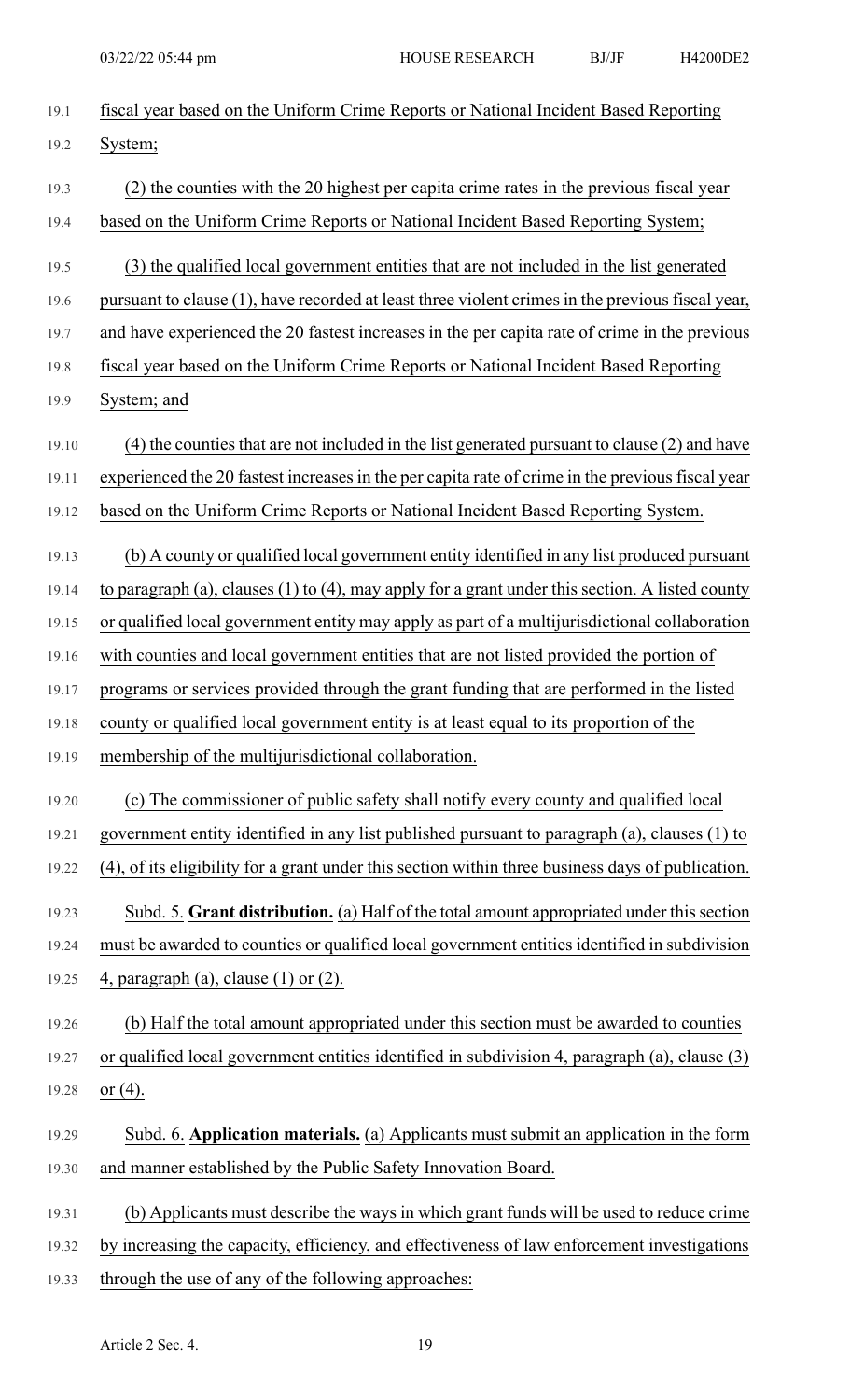| 20.1  | (1) increasing recruitment of additional detectives, investigators, or other individuals          |
|-------|---------------------------------------------------------------------------------------------------|
| 20.2  | with a comparable rank or designation to investigate homicides, nonfatal shootings, or motor      |
| 20.3  | vehicle theft, including hiring, on a temporary or permanent basis, retired officers by utilizing |
| 20.4  | advertisements, or bonuses or scholarships for peace officers who remain continuously             |
| 20.5  | employed as a peace officer for at least 12 months and have not been subject to disciplinary      |
| 20.6  | action in the previous 12 months;                                                                 |
| 20.7  | (2) increasing recruitment of additional peace officers to replace officers transferred or        |
| 20.8  | promoted to detective, investigator, or a comparable rank and assigned to investigate             |
| 20.9  | homicides, nonfatal shootings, or motor vehicle theft;                                            |
| 20.10 | (3) ensuring retention of peace officers identified as a detective, investigator, or a            |
| 20.11 | comparable rank and assigned to investigate homicides and nonfatal shootings;                     |
| 20.12 | (4) acquiring, upgrading, or replacing investigative or evidence-processing technology            |
| 20.13 | or equipment;                                                                                     |
| 20.14 | (5) hiring additional evidence-processing personnel;                                              |
| 20.15 | (6) ensuring that personnel responsible for evidence processing have sufficient resources         |
| 20.16 | and training;                                                                                     |
| 20.17 | (7) hiring and training personnel to analyze violent crime, specifically with regards to          |
| 20.18 | the use of intelligence information of criminal networks and the potential for retaliation        |
| 20.19 | among gangs or groups, and the geographic trends among homicides, nonfatal shootings,             |
| 20.20 | and carjackings;                                                                                  |
| 20.21 | (8) ensuring that victim services and personnel are sufficiently funded, staffed, and             |
| 20.22 | trained;                                                                                          |
| 20.23 | (9) ensuring that victims and family members of homicides and nonfatal shootings have             |
| 20.24 | access to resources, including:                                                                   |
| 20.25 | (i) convenient mental health treatment and grief counseling;                                      |
| 20.26 | (ii) assistance for funeral and burial expenses;                                                  |
| 20.27 | (iii) assistance for relocation expenses;                                                         |
| 20.28 | (iv) emergency shelter;                                                                           |
| 20.29 | (v) emergency transportation; and                                                                 |
| 20.30 | (vi) lost wage assistance;                                                                        |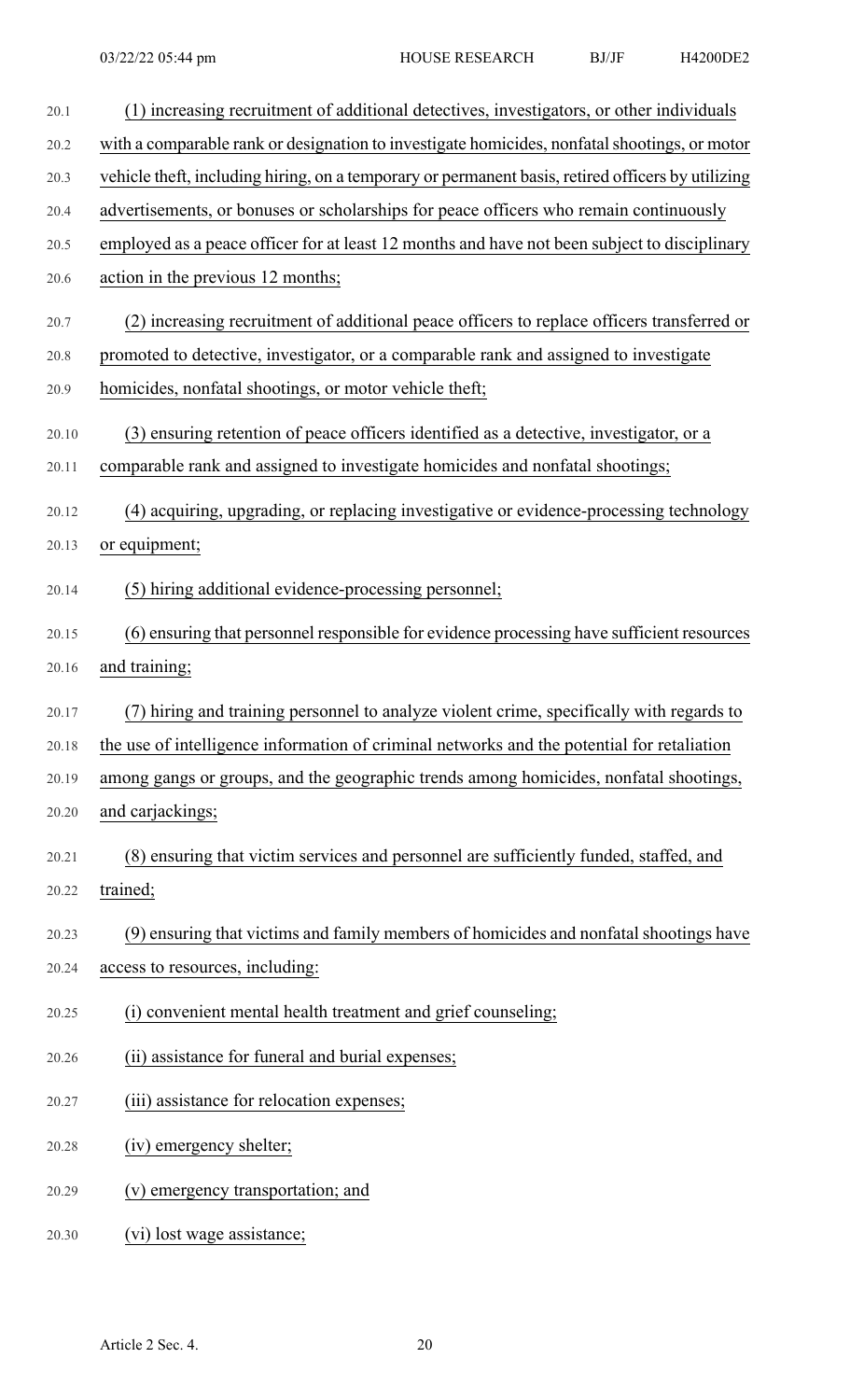| 21.1  | (10) developing competitive and evidence-based programs to improve homicide and                |
|-------|------------------------------------------------------------------------------------------------|
| 21.2  | nonfatal shooting clearance rates; or                                                          |
| 21.3  | (11) developing best practices for improving access to, and acceptance of, victim services,    |
| 21.4  | including those that promote medical and psychological wellness, ongoing counseling, legal     |
| 21.5  | advice, and financial compensation.                                                            |
| 21.6  | Subd. 7. Awards. (a) Grant recipients may use funds to partner with or support other           |
| 21.7  | programs.                                                                                      |
| 21.8  | (b) Grant funds may not be used to fund undercover peace officer work or offset the            |
| 21.9  | costs of law enforcement agencies, counties, or qualified local government entities.           |
| 21.10 | (c) Any funds that are not encumbered or spent six years after being awarded must be           |
| 21.11 | returned to the commissioner of public safety and awarded as part of a local community         |
| 21.12 | innovation grant.                                                                              |
| 21.13 | Subd. 8. Evaluation. Each grant recipient shall complete a uniform evaluation program          |
| 21.14 | established by the Minnesota Statistical Analysis Center every two years.                      |
| 21.15 | Subd. 9. Rulemaking. The commissioner of public safety may adopt rules pursuant to             |
| 21.16 | Minnesota Statutes, chapter 14, to ensure that grant recipients have policies or patterns of   |
| 21.17 | practice that promote community trust.                                                         |
| 21.18 | Sec. 5. TASK FORCE ON ALTERNATIVE COURSES TO PEACE OFFICER                                     |
| 21.19 | LICENSURE; APPROPRIATION.                                                                      |
| 21.20 | \$50,000 in fiscal year 2023 is appropriated from the general fund to the Peace Officer        |
| 21.21 | Standards and Training Board to provide support for the task force on alternative courses      |
| 21.22 | to peace officer licensure. This is a onetime appropriation.                                   |
| 21.23 | <b>ARTICLE 3</b>                                                                               |
| 21.24 | <b>LAW ENFORCEMENT GRANTS AND POLICY</b>                                                       |
|       |                                                                                                |
| 21.25 | Section 1. Minnesota Statutes 2020, section 214.10, subdivision 10, is amended to read:        |
| 21.26 | Subd. 10. Board of Peace Officers Standards and Training; receipt of                           |
| 21.27 | complaint. Notwithstanding the provisions of subdivision 1 to the contrary, when the           |
| 21.28 | executive director or any member of the Board of Peace Officer Standards and Training          |
| 21.29 | produces or receives a written statement or complaint that alleges a violation of a statute or |
| 21.30 | rule that the board is empowered to enforce, the executive director shall designate the        |
| 21.31 | appropriate law enforcement agency to investigate the complaint and shall may order it to      |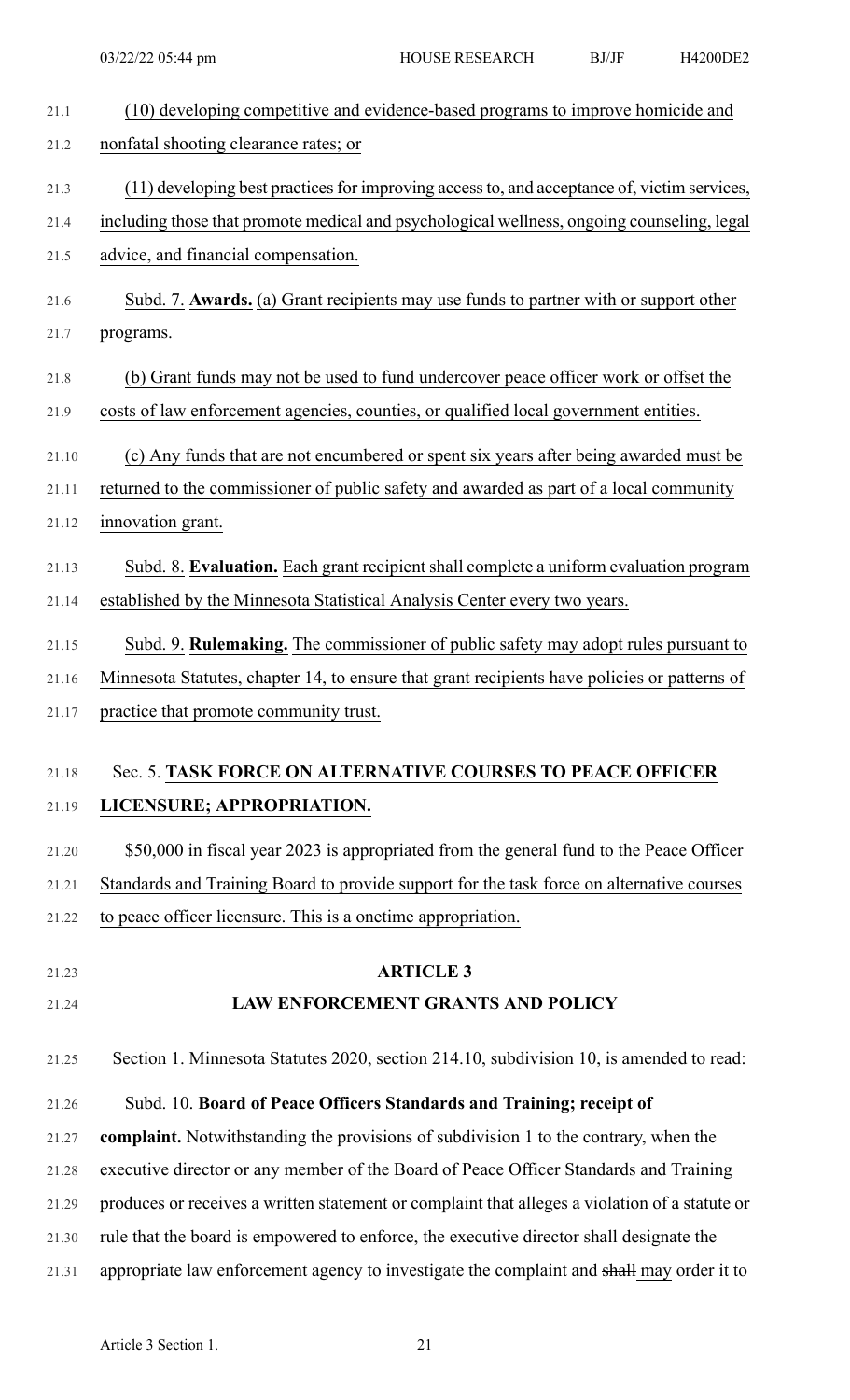22.1 conduct an inquiry into the complaint's allegations. The investigating agency must complete 22.2 the inquiry and submit a written summary of it to the executive director within 30 days of 22.3 the order for inquiry.

22.4 Sec. 2. Minnesota Statutes 2020, section 626.843, is amended by adding a subdivision to 22.5 read:

22.6 Subd. 1c. **Rules governing certain misconduct.** No later than January 1, 2024, the

22.7 board must adopt rules under chapter 14 that permit the board to take disciplinary action

22.8 on a licensee for a violation of a standard of conduct in Minnesota Rules, chapter 6700,

22.9 whether or not criminal charges have been filed and in accordance with the evidentiary

22.10 standards and civil processes for boards under chapter 214.

22.11 Sec. 3. Minnesota Statutes 2020, section 626.8473, subdivision 3, is amended to read:

22.12 Subd. 3. **Written policies and procedures required.** (a) The chief officer of every state 22.13 and local law enforcement agency that uses or proposes to use a portable recording system 22.14 must establish and enforce a written policy governing its use. In developing and adopting 22.15 the policy, the law enforcement agency must provide for public comment and input as 22.16 provided in subdivision 2. Use of a portable recording system without adoption of a written 22.17 policy meeting the requirements of this section is prohibited. The written policy must be 22.18 posted on the agency's website, if the agency has a website.

22.19 (b) At a minimum, the written policy must incorporate and require compliance with the 22.20 following:

22.21 (1) the requirements of section 13.825 and other data classifications, access procedures, 22.22 retention policies, and data security safeguards that, at a minimum, meet the requirements 22.23 of chapter 13 and other applicable law. The policy must prohibit altering, erasing, or 22.24 destroying any recording made with a peace officer's portable recording system or data and 22.25 metadata related to the recording prior to the expiration of the applicable retention period 22.26 under section 13.825, subdivision 3, except that the full, unedited, and unredacted recording 22.27 of a peace officer using deadly force must be maintained indefinitely;

22.28 (2) mandate that a portable recording system be:

22.29 (i) worn where it affords an unobstructed view, and above the mid-line of the waist;

22.30 (ii) activated during all contacts with citizens in the performance of official duties other

- 22.31 than community engagement, to the extent practical without compromising officer safety;
- 22.32 and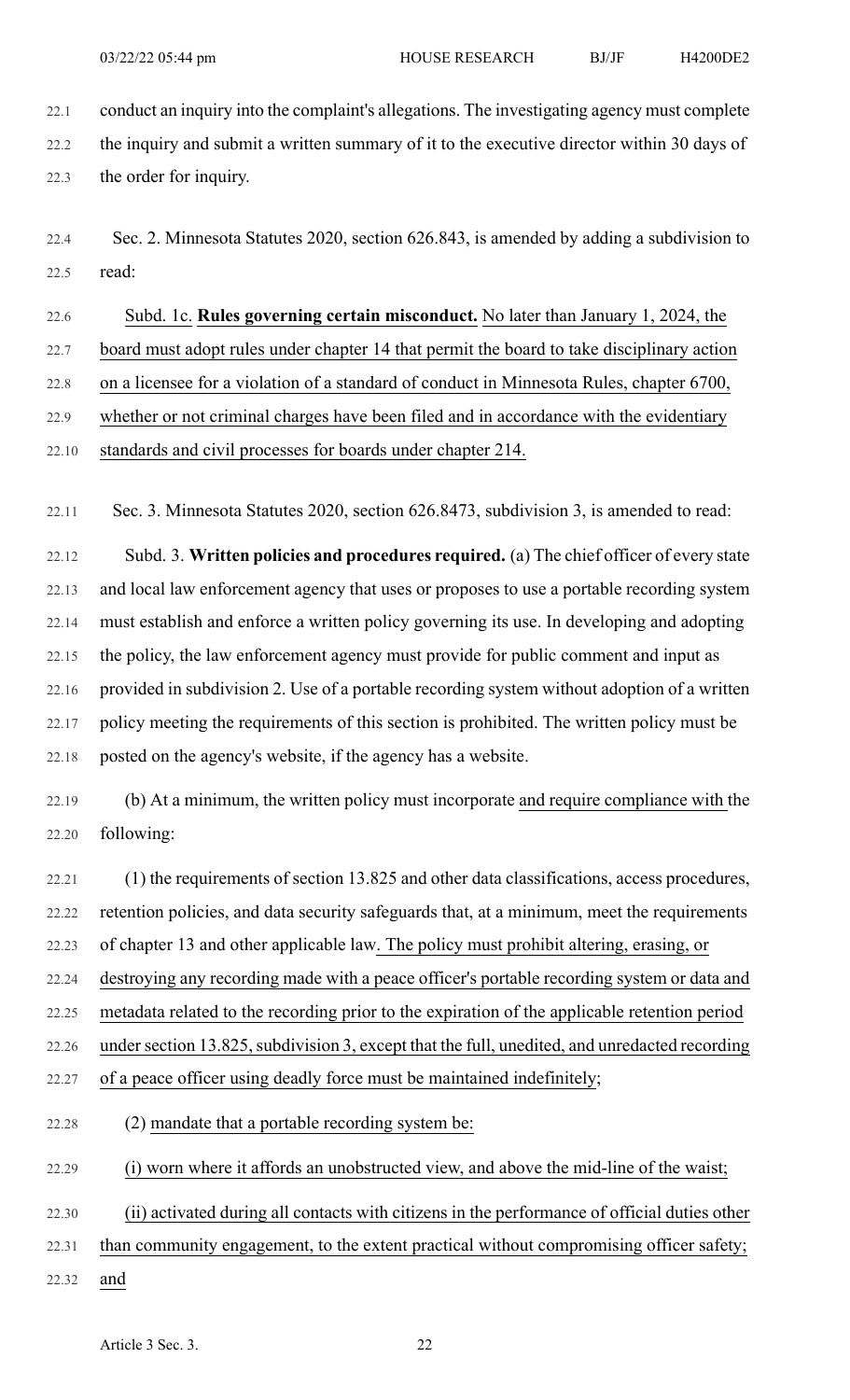23.1 (iii) activated when the officer arrives on scene of an incident and remain active until 23.2 the conclusion of the officer's duties at the scene of the incident; 23.3 (3) mandate that officers assigned a portable recording system wear and operate the 23.4 system in compliance with the agency's policy adopted under this section while performing 23.5 law enforcement activities under the command and control of another chief law enforcement 23.6 officer or federal law enforcement official; 23.7 (4) mandate that, notwithstanding any law to the contrary, a deceased individual's next 23.8 of kin, legal representative of the next of kin, or other parent of the deceased individual's 23.9 children be entitled to view any and all recordings from a peace officer's portable recording 23.10 system, redacted no more than what is required by law, of an officer's use of deadly force 23.11 no later than five business days following an incident where deadly force used by a peace 23.12 officer results in the death of an individual, except that a chief law enforcement officer may 23.13 deny a request if the investigating agency requests and can articulate a compelling reason 23.14 as to why allowing the deceased individual's next of kin, legal representative of the next of 23.15 kin, or other parent of the deceased individual's children to review the recordings would 23.16 interfere with a thorough investigation. If the chief law enforcement officer denies a request 23.17 under this paragraph, the involved officer's agency must issue a prompt, written denial and 23.18 provide notice to the deceased individual's next of kin, legal representative of the next of 23.19 kin, or other parent of the deceased individual's children that relief may be sought from the 23.20 district court; 23.21 (5) mandate that, notwithstanding any law to the contrary, an involved officer's agency 23.22 shall release all body-worn camera recordings of an incident where a peace officer used 23.23 deadly force and an individual dies to the public no later than 14 business days after the 23.24 incident, except that a chief law enforcement officer shall not release the video if the 23.25 investigating agency asserts in writing that allowing the public to view the recordings would 23.26 interfere with the ongoing investigation; 23.27 (6) procedures for testing the portable recording system to ensure adequate functioning; 23.28  $(3)$  (7) procedures to address a system malfunction or failure, including requirements 23.29 for documentation by the officer using the system at the time of a malfunction or failure; 23.30  $(4)$  (8) circumstances under which recording is mandatory, prohibited, or at the discretion 23.31 of the officer using the system; 23.32  $(5)(9)$  circumstances under which a data subject must be given notice of a recording;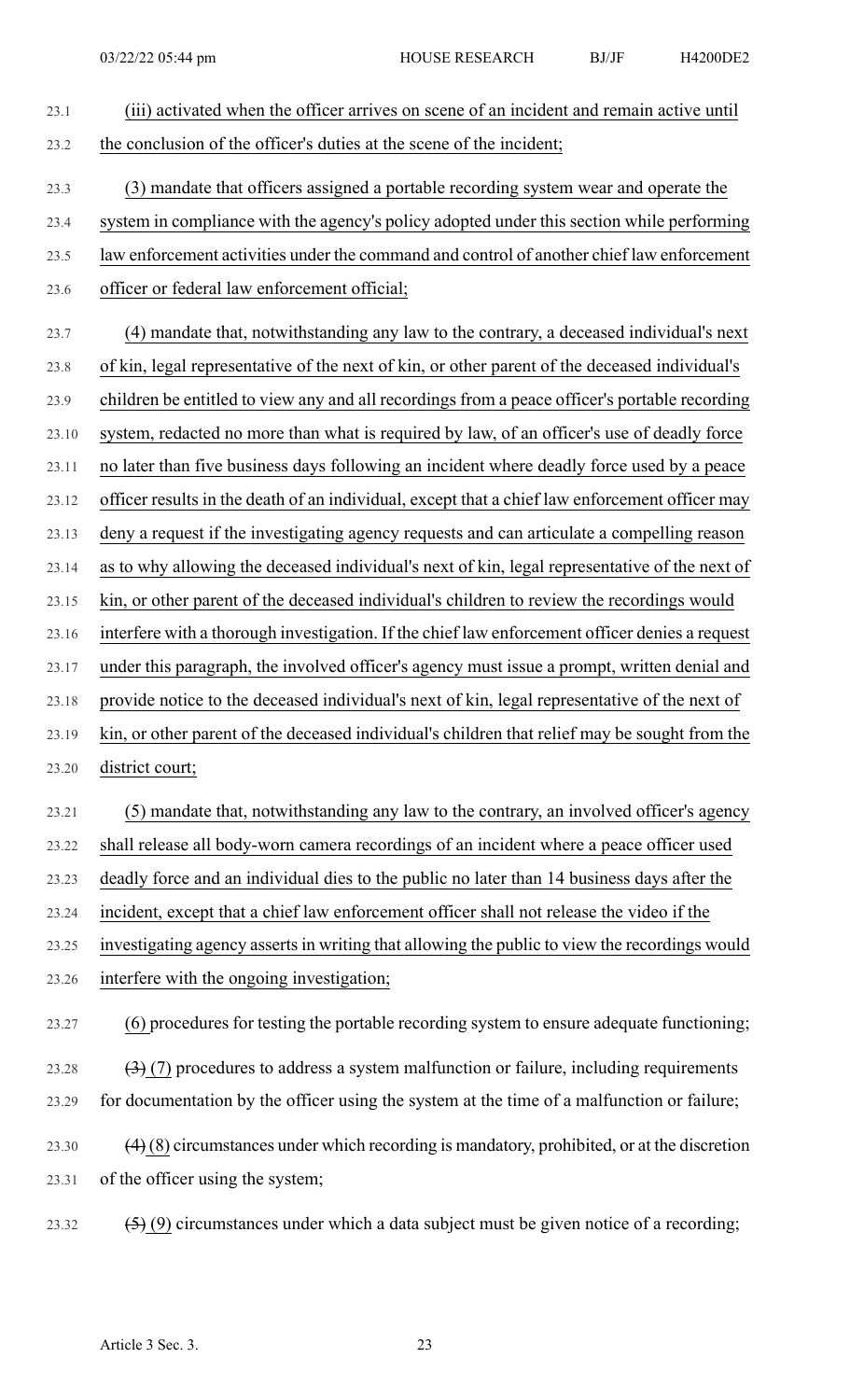| 24.1  | $(6)$ (10) circumstances under which a recording may be ended while an investigation,          |
|-------|------------------------------------------------------------------------------------------------|
| 24.2  | response, or incident is ongoing;                                                              |
| 24.3  | $(7)$ (11) procedures for the secure storage of portable recording system data and the         |
| 24.4  | creation of backup copies of the data; and                                                     |
| 24.5  | $(8)$ (12) procedures to ensure compliance and address violations of the policy, which         |
| 24.6  | must include, at a minimum, supervisory or internal audits and reviews, and the employee       |
| 24.7  | discipline standards for unauthorized access to data contained in section 13.09.               |
| 24.8  | (c) The board has authority to inspect state and local law enforcement agency policies         |
| 24.9  | to ensure compliance with this section. The board may conduct this inspection based upon       |
| 24.10 | a complaint it receives about a particular agency or through a random selection process.       |
| 24.11 | The board may impose licensing sanctions and seek injunctive relief under section 214.11       |
| 24.12 | for an agency's or licensee's failure to comply with this section.                             |
| 24.13 | Sec. 4. Minnesota Statutes 2020, section 626.89, subdivision 17, is amended to read:           |
| 24.14 | Subd. 17. Civilian review. (a) As used in this subdivision, the following terms have the       |
| 24.15 | meanings given:                                                                                |
| 24.16 | (1) "civilian oversight council" means a civilian review board, commission, or other           |
| 24.17 | oversight body established by a local unit of government to provide civilian oversight of a    |
| 24.18 | law enforcement agency and officers employed by the agency; and                                |
| 24.19 | (2) "misconduct" means a violation of law, standards promulgated by the Peace Officer          |
| 24.20 | Standards and Training Board, or agency policy.                                                |
| 24.21 | (b) A local unit of government may establish a civilian review board, commission, or           |
| 24.22 | other oversight body shall not have council and grant the council the authority to make a      |
| 24.23 | finding of fact or determination regarding a complaint against an officer or impose discipline |
| 24.24 | on an officer. A civilian review board, commission, or other oversight body may make a         |
| 24.25 | recommendation regarding the merits of a complaint, however, the recommendation shall          |
| 24.26 | be advisory only and shall not be binding on nor limit the authority of the chief law          |
| 24.27 | enforcement officer of any unit of government.                                                 |
| 24.28 | (c) At the conclusion of any criminal investigation or prosecution, if any, a civilian         |
| 24.29 | oversight council may conduct an investigation into allegations of peace officer misconduct    |
| 24.30 | and retain an investigator to facilitate an investigation. Subject to other applicable law, a  |
| 24.31 | council may subpoena or compel testimony and documents in an investigation. Upon               |
| 24.32 | completion of an investigation, a council may make a finding of misconduct and recommend       |
| 24.33 | appropriate discipline against peace officers employed by the agency. If the governing body    |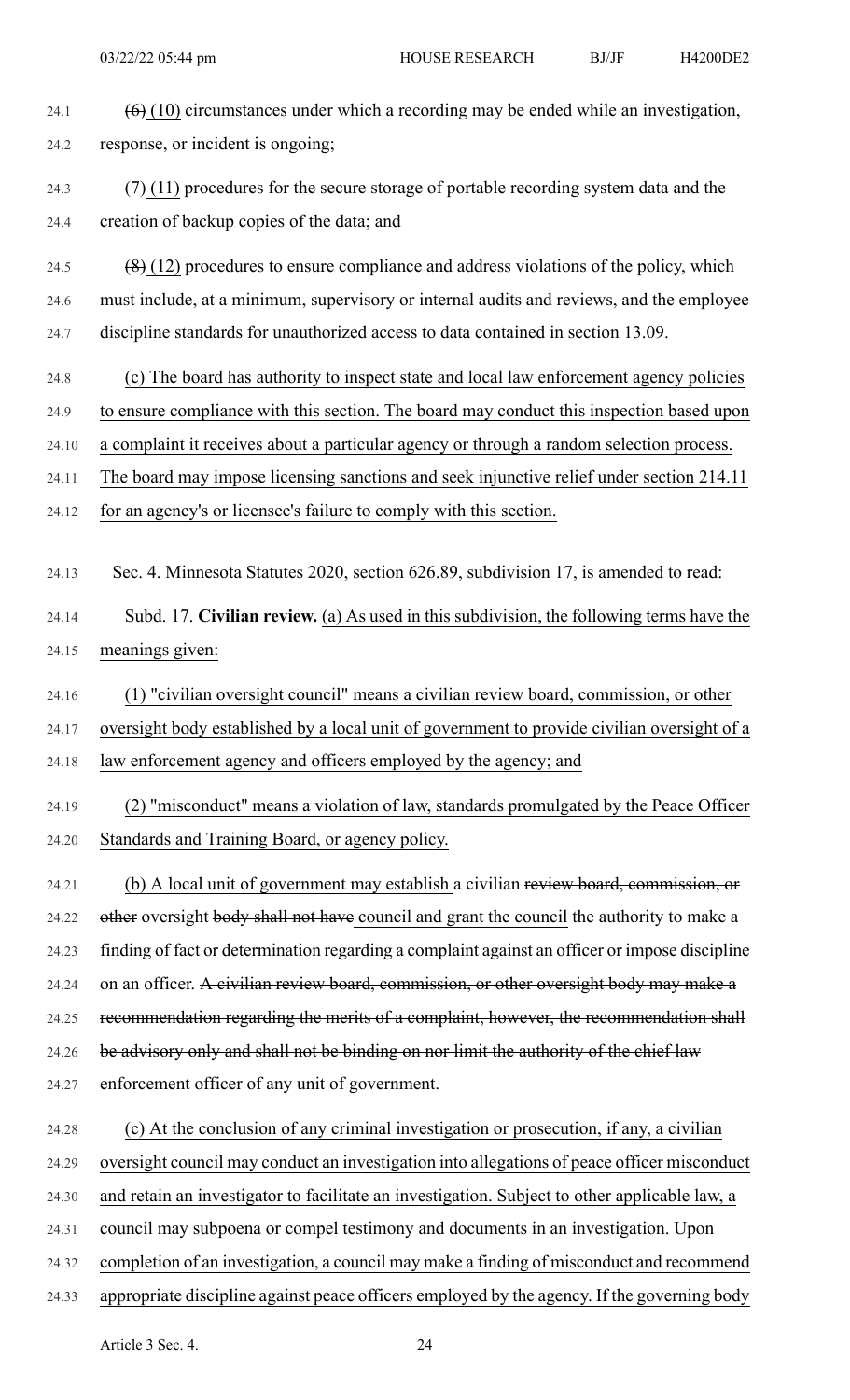25.1 grants a council the authority, the council may impose discipline on peace officers employed 25.2 by the agency. A council may submit investigation reports that contain findings of peace 25.3 officer misconduct to the chief law enforcement officer and the Peace Officer Standards 25.4 and Training Board's complaint committee. A council may also make policy 25.5 recommendations to the chief law enforcement officer and the Peace Officer Standards and 25.6 Training Board. 25.7 (d) The chief law enforcement officer of a law enforcement agency under the jurisdiction 25.8 of a civilian oversight council shall cooperate with the council and facilitate the council's 25.9 achievement of its goals. However, the officer is under no obligation to agree with individual 25.10 recommendations of the council and may oppose a recommendation. If the officer fails to 25.11 implement a recommendation that is within the officer's authority, the officer shall inform 25.12 the council of the failure along with the officer's underlying reasons. 25.13 (e) Peace officer discipline decisions imposed pursuant to the authority granted under 25.14 this subdivision shall be subject to the applicable grievance procedure established or agreed 25.15 to under chapter 179A. 25.16 (f) Data collected, created, received, maintained, or disseminated by a civilian oversight 25.17 council related to an investigation of a peace officer are personnel data as defined by section 25.18 13.43, subdivision 1, and are governed by that section. 25.19 Sec. 5. Laws 2021, First Special Session chapter 11, article 1, section 15, subdivision 3, 25.20 is amended to read: 25.21 Subd. 3. **Peace Officer Training Assistance** 25.22 **Philando Castile Memorial Training Fund** 25.23 \$6,000,000 each year is to support and 25.24 strengthen law enforcement training and 25.25 implement best practices. This funding shall 25.26 be named the "Philando Castile Memorial 25.27 Training Fund." These funds may only be used 25.28 to reimburse costs related to training courses 25.29 that qualify for reimbursement under 25.30 Minnesota Statutes, sections 626.8469 25.31 (training in crisis response, conflict 25.32 management, and cultural diversity) and 25.33 626.8474 (autism training).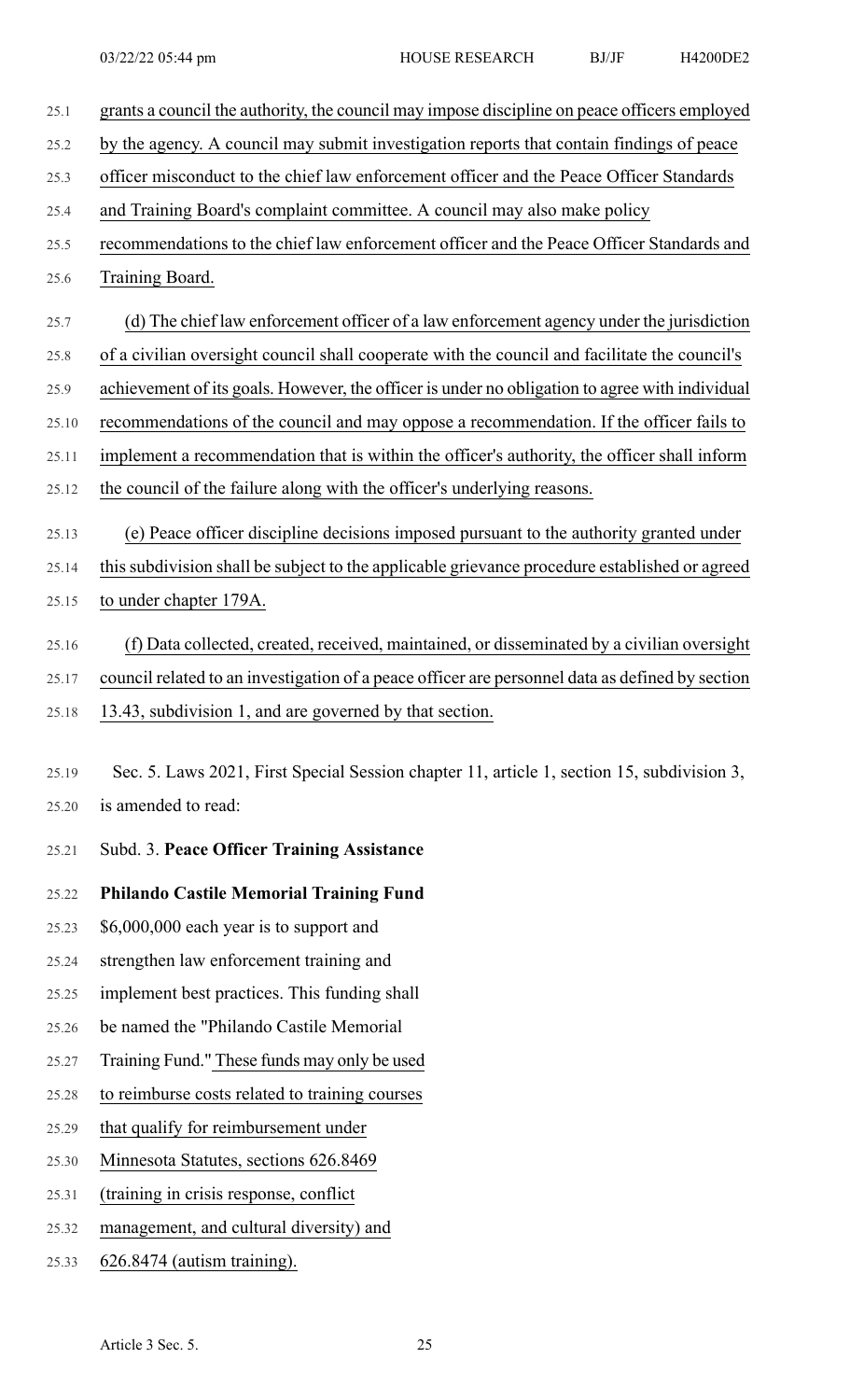| 26.1                             | Each sponsor of a training course is required             |
|----------------------------------|-----------------------------------------------------------|
| 26.2                             | to include the following in the sponsor's                 |
| 26.3                             | application for approval submitted to the                 |
| 26.4                             | board: course goals and objectives; a course              |
| 26.5                             | outline including at a minimum a timeline and             |
| 26.6                             | teaching hours for all courses; instructor                |
| 26.7                             | qualifications <del>, including skills and concepts</del> |
| 26.8                             | such as crisis intervention, de-escalation, and           |
| 26.9                             | eultural competency that are relevant to the              |
| 26.10                            | course provided; and a plan for learning                  |
| 26.11                            | assessments of the course and documenting                 |
| 26.12                            | the assessments to the board during review.               |
| 26.13                            | Upon completion of each course, instructors               |
| 26.14                            | must submit student evaluations of the                    |
| 26.15                            | instructor's teaching to the sponsor.                     |
|                                  |                                                           |
|                                  | The board shall keep records of the                       |
|                                  | applications of all approved and denied                   |
|                                  | courses. All continuing education courses shall           |
| 26.16<br>26.17<br>26.18<br>26.19 | be reviewed after the first year. The board               |
| 26.20                            | must set a timetable for recurring review after           |
| 26.21                            | the first year. For each review, the sponsor              |
| 26.22                            | must submit its learning assessments to the               |
| 26.23                            | board to show that the course is teaching the             |
| 26.24                            | learning outcomes that were approved by the               |
| 26.25                            | board.                                                    |
| 26.26                            | A list of licensees who successfully complete             |

26.28 and transmitted to the board following the

26.29 presentation of the course and the completed

26.30 student evaluations of the instructors.

26.31 Evaluations are available to chief law

26.32 enforcement officers. The board shall establish

26.33 a data retention schedule for the information

26.34 collected in this section.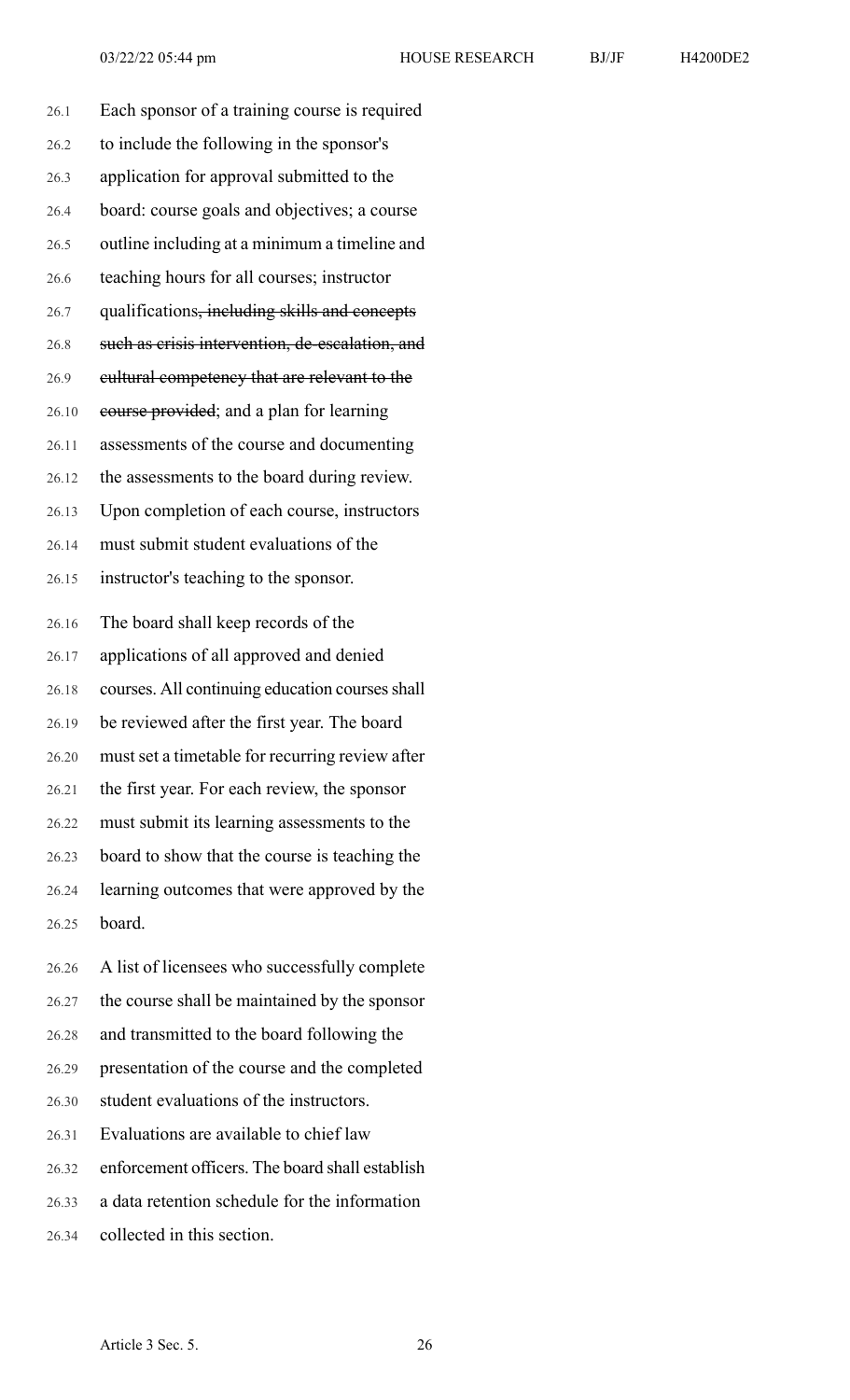- 27.1 Each year, if funds are available after
- 27.2 reimbursing all eligible requests for courses
- 27.3 approved by the board under this subdivision,
- 27.4 the board may use the funds to reimburse law
- 27.5 enforcement agencies for other
- 27.6 board-approved law enforcement training
- 27.7 courses. The base for this activity is \$0 in
- 27.8 fiscal year 2026 and thereafter.

## 27.9 Sec. 6. **MULTIJURISDICTIONAL LAW ENFORCEMENT TRAINING IN THE** 27.10 **PROPER USE OF FORCE, DUTY TO INTERCEDE, AND CONFLICT** 27.11 **DE-ESCALATION; REIMBURSEMENT; APPROPRIATION.**

- 27.12 (a) \$2,500,000 in fiscal year 2023 is appropriated from the general fund to the
- 27.13 commissioner of the Office of Higher Education to provide reimbursement grants to
- 27.14 postsecondary schools certified to provide programs of professional peace officer education
- 27.15 for providing in-service training programs for peace officers on the proper use of force,
- 27.16 including deadly force, the duty to intercede, and conflict de-escalation. Of this amount, up
- 27.17 to 2.5 percent is for administration and monitoring of the program.
- 27.18 (b) To be eligible for reimbursement, training offered by a postsecondary school must 27.19 consist of no less than eight hours of instruction and:
- 27.20 (1) satisfy the requirements of Minnesota Statutes, section 626.8452, and be approved
- 27.21 by the Board of Peace Officer Standards and Training, for use of force training;
- 27.22 (2) utilize scenario-based training that simulates real-world situations and involves the
- 27.23 use of real firearms that fire nonlethal ammunition when appropriate;
- 27.24 (3) include a block of instruction on the physical and psychological effects of stress
- 27.25 before, during, and after a high risk or traumatic incident and the cumulative impact of stress
- 27.26 on the health of officers;
- 27.27 (4) include blocks of instruction on de-escalation methods and tactics, bias motivation, 27.28 unknown risk training, defensive tactics, and force-on-force training; and
- 
- 27.29 (5) be offered to peace officers at no charge to the peace officer or an officer's law 27.30 enforcement agency.
- 27.31 (c) A postsecondary school that offers training consistent with the requirements of
- 27.32 paragraph (b) may apply for reimbursement for the costs of offering the training.
- 27.33 Reimbursement shall be made at a rate of \$450 for each officer who participates in the